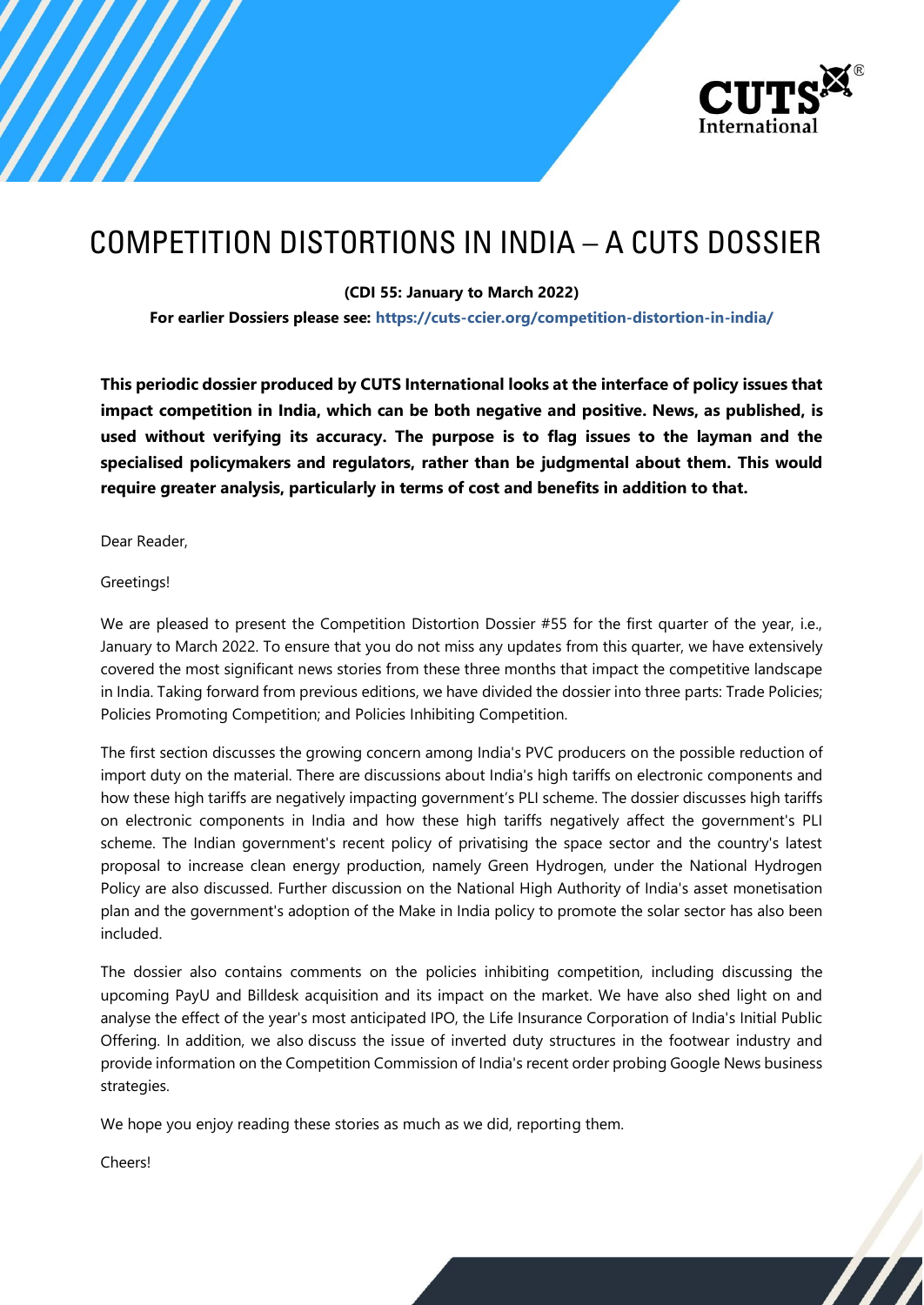# **[Contents](#page-2-0)**

 $\bm{\mathcal{L}}$ 

////////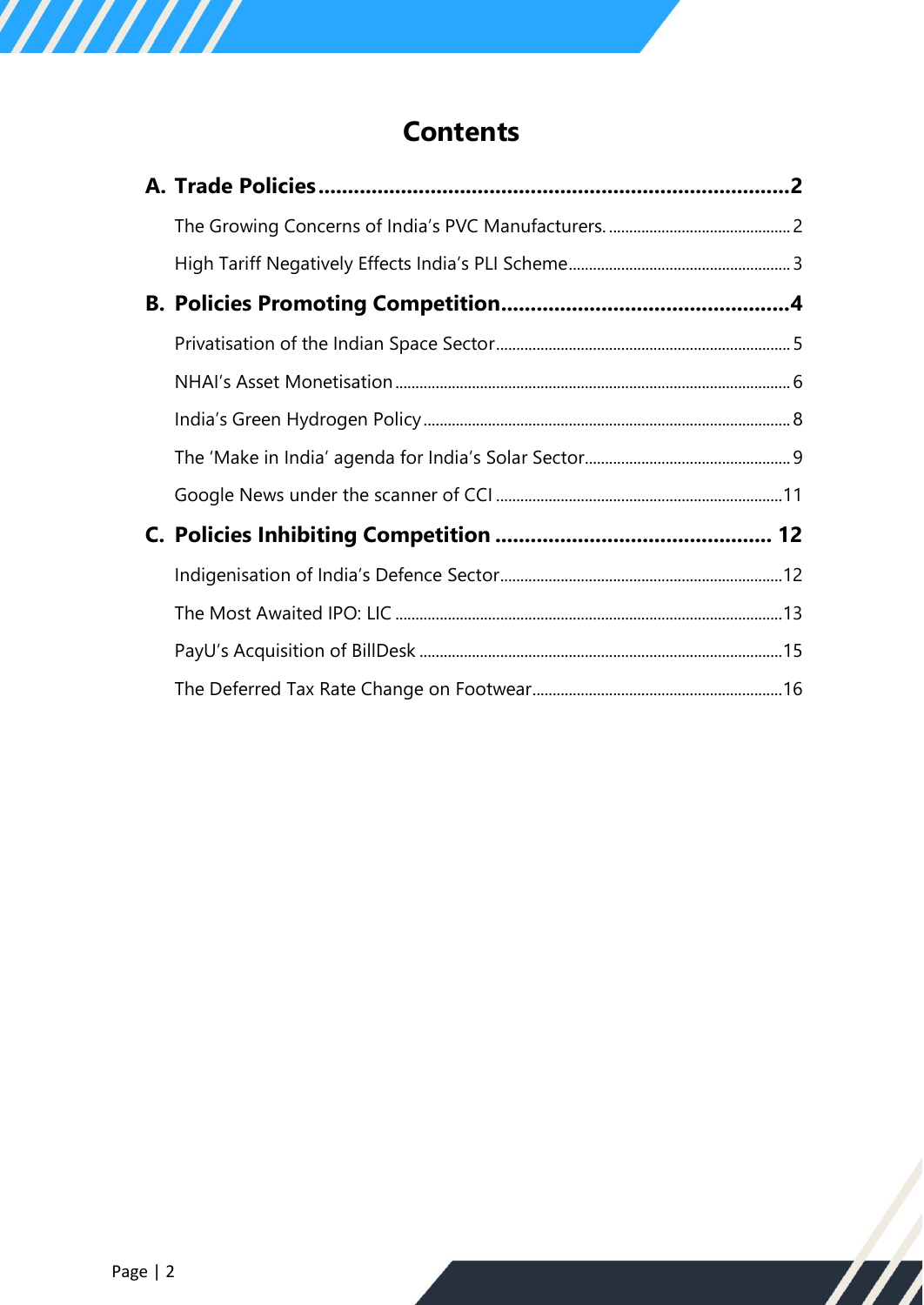# <span id="page-2-0"></span>**A. Trade Policies**

/////

# <span id="page-2-1"></span>**The Growing Concerns of India's PVC Manufacturers**

The domestic producers of Polyvinyl Chloride (PVC), ahead of the budget presentation, raised their concerns about the possibility of a reduction in the import duty of PVC. The domestic PVC manufacturing industry has asked the government to keep the import duty on the material unchanged for the current fiscal year. They fear that the reduction in duties will jeopardise planned domestic capacity expansion.

PVC is a type of plastic used in various industries, including agriculture, building, construction, and healthcare. In recent years, the duty on PVC imports has been doubled to 10 percent, encouraging new investment by domestic players. India produces approximately 1.5 million tonnes of PVC per year, which accounts for less than half of the country's total consumption of roughly 3.2 million tonnes.

Reliance Industries Limited accounts for approximately 45 percent of the country's total PVC production. RIL intends to add 1.5 million tonnes of new capacity per year, while Adani Group wants to increase its production capacity to 2 million tonnes per year. This combined capacity of 3.5 million tonnes will triple India's capacity.<sup>1</sup>

## *Food for Thought*

*PVC manufacturing in India is a capital-intensive industry due to many challenges, such as the high cost of finance and the lack of adequate infrastructure facilities. This capitalintensive industry has grown by about 13-14 percent a year over the last decade due to strict import duty on the material. Japan is currently the largest PVC exporter to India, supplying 500,000 tonnes per year.<sup>2</sup>*

*India and Japan have signed a free trade agreement (FTA) to reduce import duties on various goods traded between the two countries. A sharp increase in Japanese exports of PVC material to India results from this FTA, and the said FTA has worked to reduce customs duties to zero.* 

*Several applications have previously been made to the Directorate General of Trade Remedies (DGTR) requesting the immediate imposition of bilateral safeguard measures* 

<sup>1</sup> [https://economictimes.indiatimes.com/news/economy/foreign-trade/budget-2022-pvc-producers-want-no](https://economictimes.indiatimes.com/news/economy/foreign-trade/budget-2022-pvc-producers-want-no-change-in-import-duty/articleshow/89192118.cms)[change-in-import-duty/articleshow/89192118.cms](https://economictimes.indiatimes.com/news/economy/foreign-trade/budget-2022-pvc-producers-want-no-change-in-import-duty/articleshow/89192118.cms)

<sup>2</sup> <https://manthanexperts.com/import-duty-reduction-may-cost-burden-on-pvc-manufacturers/>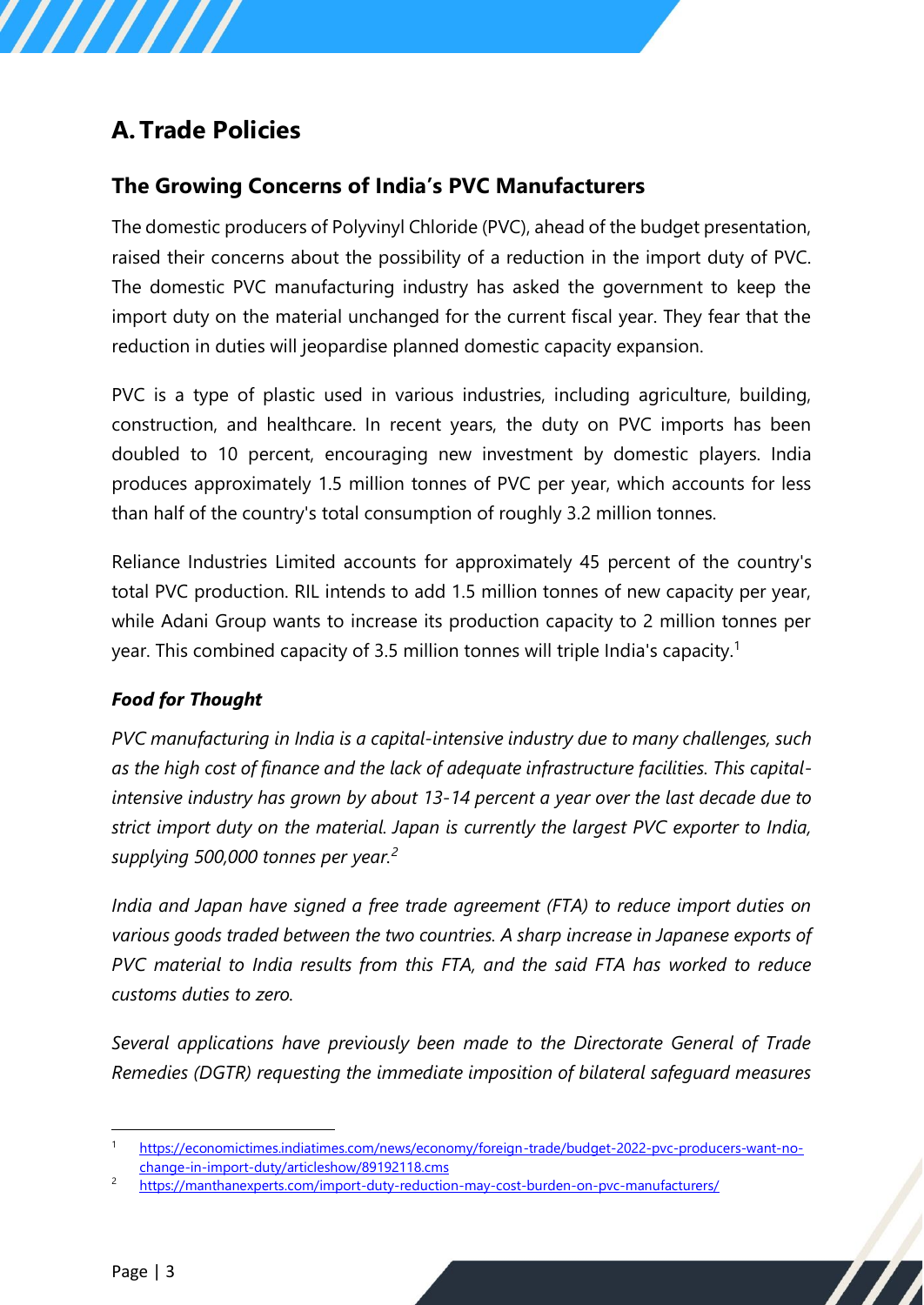*in light of the significant increase in imports. In addition to product quality, pricing is an essential factor in establishing a strong market position. The safeguard duty is imposed as part of trade remedy measures permitted under the World Trade Organisation's global trade rules. Safeguard duties are actions taken by a member country to protect a specific domestic industry against excessive imports of any product that is causing or threatens to cause serious injury to the industry. These are temporary restrictions on product imports to regulate their price in its domestic market. This contributes to the domestic industry having a level playing field in the national market.*

# <span id="page-3-0"></span>**High Tariff Negatively Affects India's PLI Scheme**

A recent report of ICEA and IKDHVAJ Advisers LLP highlights the issue of India's import tariffs on components for the electronics sector being higher in comparison to other countries like China and Vietnam etc. This has led to negating the benefits of PLI schemes and adversely impacting national competitiveness. The report did a detailed comparative study of 120 tariff lines of electronics, priority products, etc., *vis-a-vis* four countries; China, Vietnam, Thailand and Mexico.

The study highlighted that India has zero tariffs on 32 of the 120 tariff lines, while other countries have more zero tariffs, ranging from 53 (China) to 74 lines (Mexico). India has the largest tariff lines for products in the electronics sector.<sup>3</sup>

# *Food for Thought*

*India has imposed high tariffs on imported electronic components to protect domestic companies from global competition. However, it has been counterproductive to the government's plans to increase domestic electronic production capacity. Many countries have attempted to boost their domestic production of electronic goods. This has been done by employing similar strategies, such as attracting Foreign Direct Investment (FDI), improving domestic capabilities and competitiveness, increasing exports, and connecting their markets to global value chains.* 

*China, since 1980, has improved its ranking in terms of office and telecom equipment export from 35 to 1. Vietnam, which did not export any electronic products until the 1990s, in the last 20 years, has climbed the ladder to become the eighth largest exporter. Mexico, which was ranked 37th in electronics product export in the 1980s, has steadily* 

<sup>3</sup> [https://economictimes.indiatimes.com/industry/cons-products/electronics/indias-high-import-tariffs-in](https://economictimes.indiatimes.com/industry/cons-products/electronics/indias-high-import-tariffs-in-electronics-sector-negating-pli-impacting-competitiveness-report/articleshow/88734024.cms?from=mdr)[electronics-sector-negating-pli-impacting-competitiveness-report/articleshow/88734024.cms?from=mdr](https://economictimes.indiatimes.com/industry/cons-products/electronics/indias-high-import-tariffs-in-electronics-sector-negating-pli-impacting-competitiveness-report/articleshow/88734024.cms?from=mdr)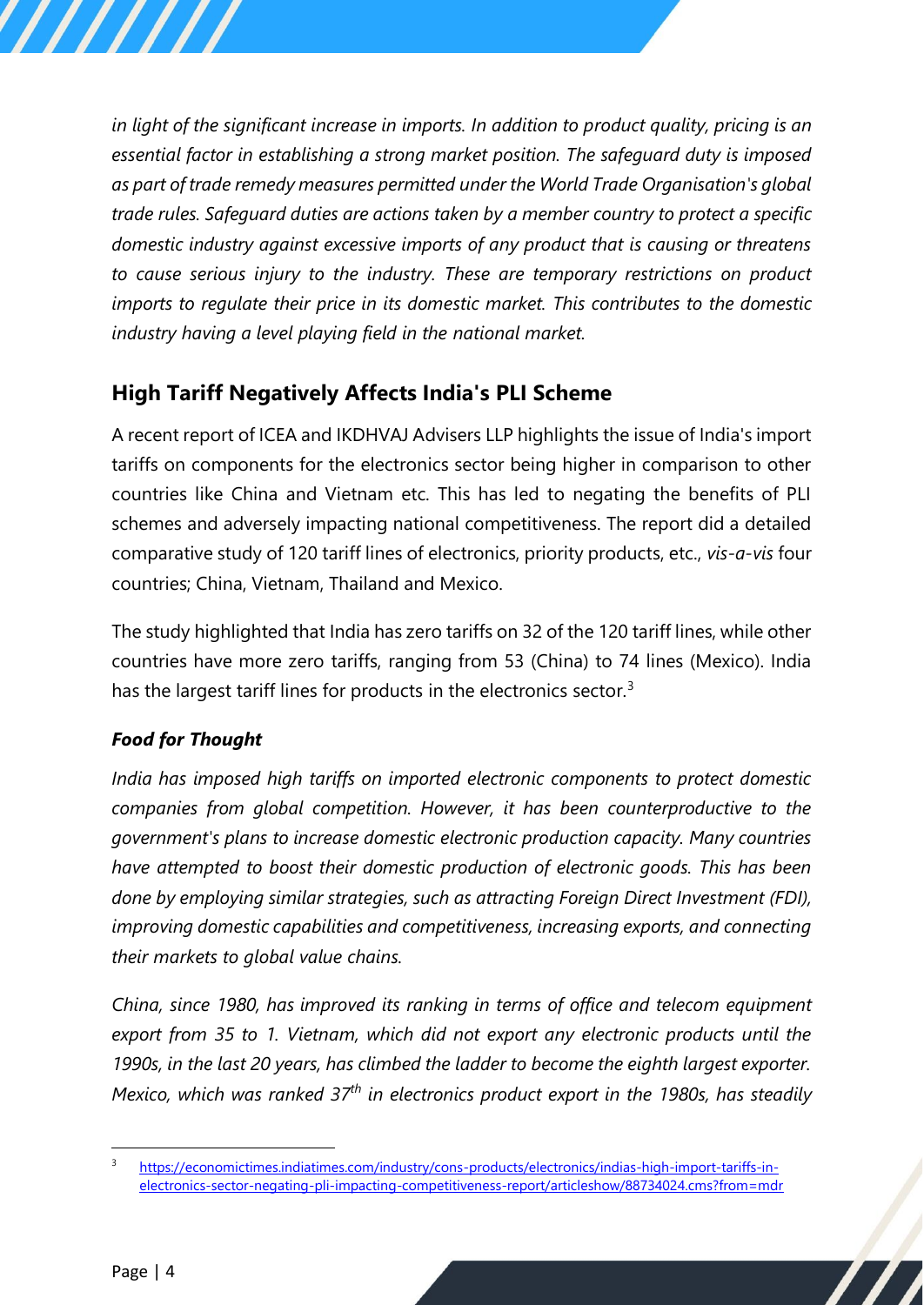*climbed to 11th, a position it has held for the past two decades. According to the report, ranked 45 in 1980, Thailand has consolidated its position among the top 15 electronic product exporters. On the other hand, India stood in 40th place in the 1980s, and it has gained and lost positions to reach 28th place in 2019.<sup>4</sup>*

*Due to such high tariffs, investors and electronic component makers avoid India as a market. The situation is such that the country's participation in global value chains remains low. In the case of mobile phones, where one of the largest PLI schemes is currently in operation, the domestic market is expected to grow to US\$55bn by 2025-26, while the global market is expected to reach US\$625bn by the same time. The domestic market in India accounts for only 6.5 percent of the global market, with growth potential.<sup>5</sup>*

*High tariffs on the import of electronic components may undo the benefits of Production Linked Incentive (PLI) programmes. The PLI scheme entices foreign investors to relocate or diversify their manufacturing operations to India, boosting domestic manufacturing. The Indian market is not attractive enough for foreign investors to choose it as a location because Indian trade policies are cost-inefficient, making access to a larger global market difficult. When component tariffs are high in a particular country, multinational corporations with extensive global value chains will be hesitant to enter such a market. So is the case with India, as high tariff lines on components for inputs add up the product's final cost, making it less competitive globally. High tariffs negatively impact industries that rely heavily on imported inputs, such as automobile and mobile manufacturing and medical device manufacturing.* 

*To understand the economics, a product costs Rs 100 and the tariff is 15 percent; the local supplier will typically fix a price around Rs 113 to Rs. 114. The buyer of the said product in a product global supply chain then has various options for obtaining the product with a low cost at zero duty from another market. This causes the domestic market to contract because the local supplier will only get a 10 to 20 percent market share, and competitive price imports dominate the rest. This leads to a loss of competitiveness of national products in the global value chain.*

<sup>4</sup> [https://www.business-standard.com/article/economy-policy/india-s-high-import-tariffs-negating-pli](https://www.business-standard.com/article/economy-policy/india-s-high-import-tariffs-negating-pli-impacting-competition-icea-122010600607_1.html)[impacting-competition-icea-122010600607\\_1.html](https://www.business-standard.com/article/economy-policy/india-s-high-import-tariffs-negating-pli-impacting-competition-icea-122010600607_1.html)

<sup>5</sup> <https://indianexpress.com/article/explained/india-import-tariff-electronic-components-7731125/>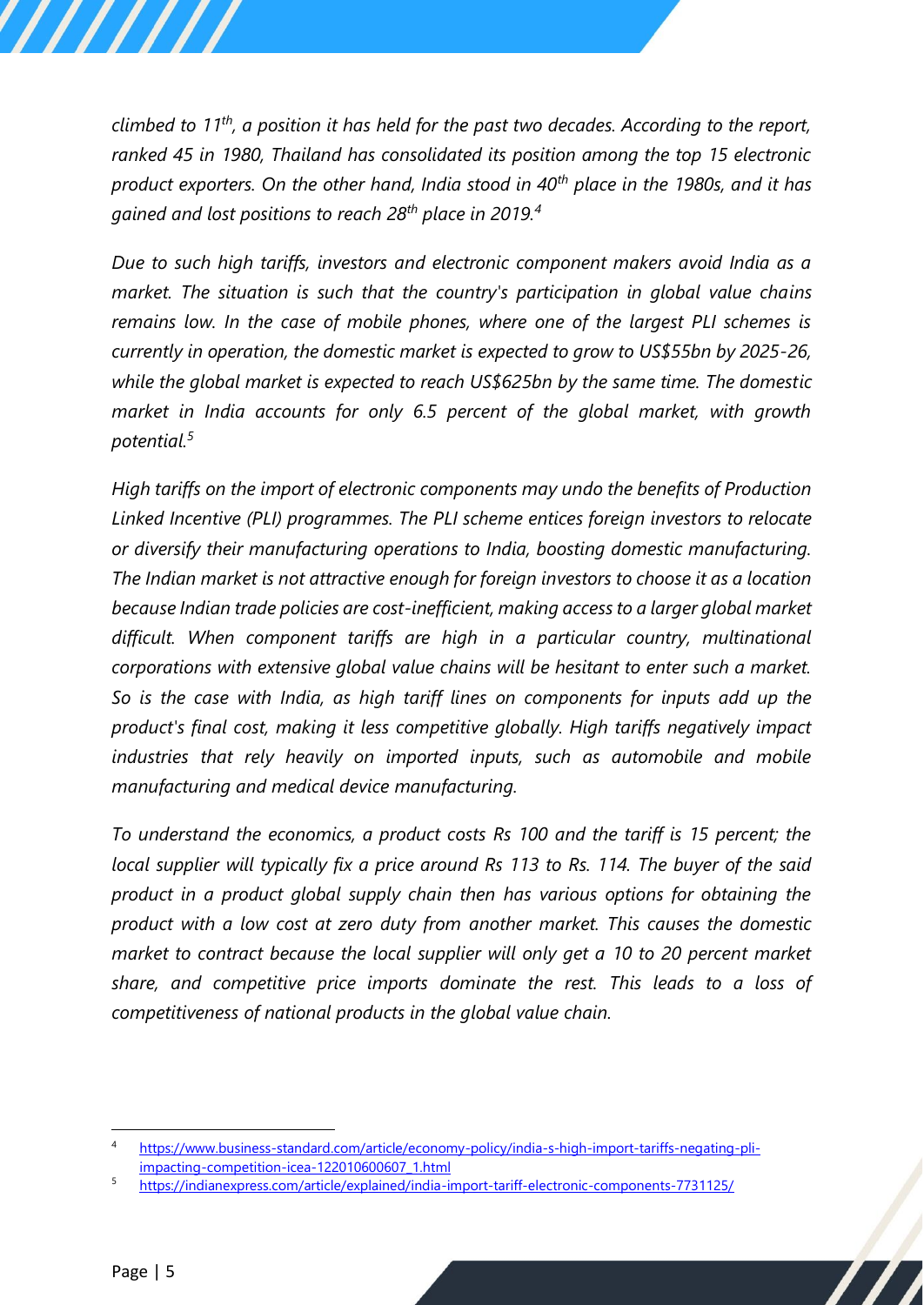# <span id="page-5-0"></span>**B. Policies Promoting Competition**

77777

# <span id="page-5-1"></span>**Privatisation of the Indian Space Sector**

While presenting the Economic Survey 2021-2022, Finance Minister Nirmala Sitharaman emphasised the potential of India's space sector. The Minister also highlighted some of the proposed policy initiatives needed to build its space capacity. According to the survey, the Indian space sector is expected to grow and take a larger share of the global space economy in the coming years. Increased private sector participation in the Indian space sector has necessitated the implementation of required policy initiatives in the country's space jurisprudence.

In light of these policy initiatives, the government has decided to open up the space sector to private firms in June 2020, allowing them to participate in the full range of space activities. More than 100 start-ups are currently active in the space sector, with 47 registered with the government.

As part of the national space reforms, the government has established New Space India Limited (NSIL), the country's first public sector undertaking, and the Indian National Space Promotion and Authorization Centre (IN-SPACe), as the promoter and regulator of space activities for non-government and private entities. The trend of space activities is in a state of transition worldwide. Instead of being primarily a governmentdriven activity, the sector has seen increased participation from the private sector. This transition has been in the traditional vendor role and taking on end-to-end space activities.

According to the Economic Survey, ISRO has received as many as 40 proposals from private entities for indulging in activities ranging from manufacturing launch vehicles and satellites to earth observation applications. With this in mind, the government is continuously creating and implementing a predictable, progressive, and well-defined enabling regulatory framework for the country's space activities.<sup>6</sup>

## *Food for Thought*

*Indian Space Research Organisation is one of the world's "Big Six" space agencies and is crucial for India's space research, data collection, and national security. While the government has had a monopoly in the space sector for years, there has been a* 

<sup>6</sup> India space sector: Nearly 40 proposals from private players received by India's space regulator: Economic Survey - [The Economic Times \(indiatimes.com\)](https://economictimes.indiatimes.com/news/science/nearly-40-proposals-from-private-players-received-by-indias-space-regulator-economic-survey/articleshow/89248281.cms)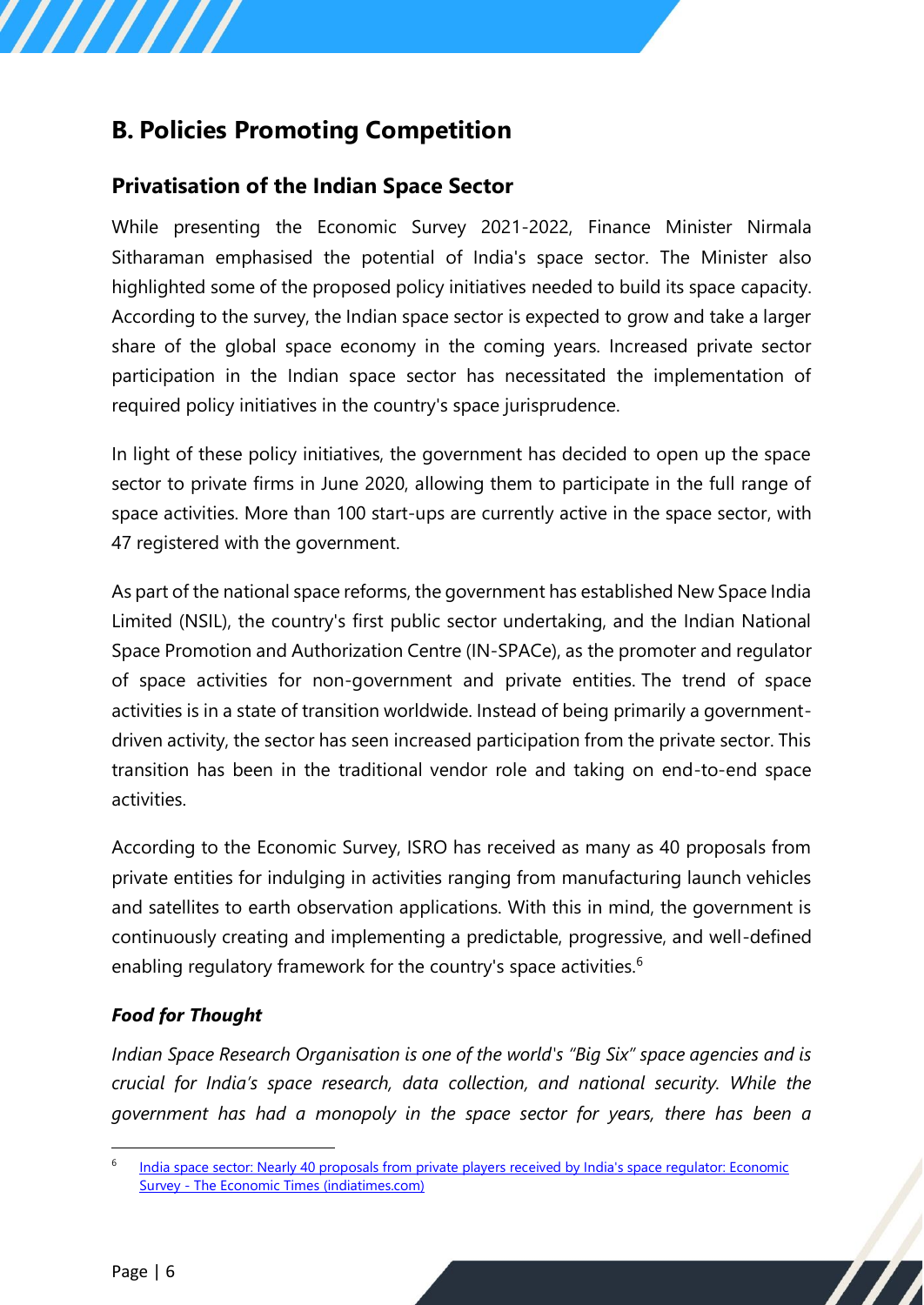*significant increase in private sector participation in space and space-related developments lately. It is the need of the hour for the Indian government to explore the private sector's potential in the space industry. The global space industry, which was estimated to be worth US\$360bn in 2018, is expected to grow to US\$558bn by 2026. Despite ISRO's impressive achievements, India's share of the global space economy is only US\$7bn, accounting for only two percent of the total.<sup>7</sup>*

*There is a significant difference between NASA's annual budget, US\$25bn, and ISRO, at US\$1.45bn.<sup>8</sup> Demands for a higher percentage share of the annual budget for ISRO have been made repeatedly in parliamentary standing committee reports. This severe lack of resources limits ISRO's capacity to reach its full potential. Further, there has been an increased demand for ISRO's services, whether for national or other commercial purposes requiring capacity expansion. This is why the Indian space agency is taking numerous steps to increase its capacity to launch more satellites per year.* 

*Further, even the Telecom Regulatory Authority of India (TRAI) has recently presented to ISRO suggesting that space agencies should consider enlisting the private sector for low and medium orbits for satellite launches. This will contribute to the country's increased internet connectivity and penetration, advancing the government's Digital India vision.<sup>9</sup>*

*It's also worth noting that ISRO's unique selling point (USP) is its low satellite launch costs. India's PSLV launch costs US\$15mn, which is the lowest in comparison to other leading satellite launching entities such as SpaceX, which costs US\$60mn, NASA, which costs more than US\$100mn, the European Space Agency's (ESA) Ariane-5, Japan's H-IIA, and the Chinese Long March, which costs similar, and Russia, which costs around US\$68mn. ISRO must keep up with global technological innovation while expanding its capacity to meet the demand to maintain this USP and remain significant.* 

*Companies globally are touching new milestones in space technologies and advancing their existing know-how. Companies like SpaceX and Jeff Bezos' Blue Origin have perfected their reusable rocket technology based on soft landing techniques. On the other hand, India needs to invest heavily in its R&D and for the past two decades or more, it has been unable to develop a more powerful engine than the Vikas Engine. India has* 

8 *Ibid* 

<sup>7</sup> <https://delhipostnews.com/opening-up-space-for-private-companies-promise-and-perils/>

<https://www.geospatialworld.net/blogs/why-isro-is-engaging-more-and-more-with-private-players/>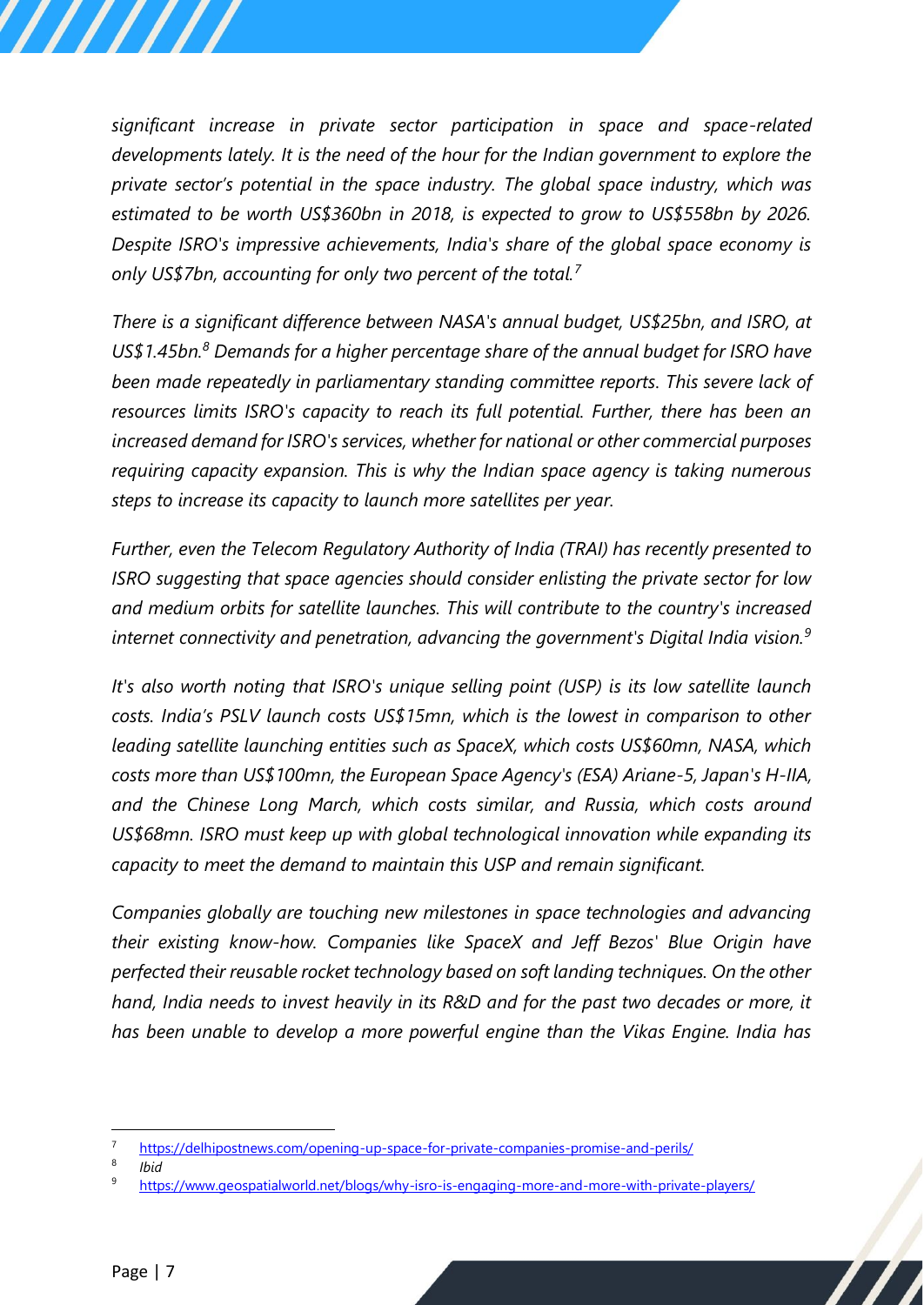*continued to pay for the French rocket Ariane V to launch its satellites weighing more than four tonnes.*

*To realise its full potential in space, India will need to investigate the possibility of enhancing its capabilities to meet increased national needs and potential commercial demand for launch services. Spacecom Policy 2020, a draft space policy recently released by the union government, attempts to tap on national private sector resources and capabilities to strengthen its space sector. The draft policy aims to provide a level playing field for private companies engaged in space-based development by creating a predictable and enabling regulatory environment. The policy also includes a provision allowing the private sector to use ISRO facilities and other relevant assets to improve their capabilities.* 

*Furthermore, the government has stated its intention to open up more opportunities for private companies in the space sector. Activities such as launching facilities, satellite design and fabrication, satellite operation, satellite communication service, and other services such as space tourism, cleaning space junk, and so on are examples of such avenues.*

# <span id="page-7-0"></span>**NHAI's Asset Monetisation**

The government has announced that approximately Rs. 2000 crore to Rs. 2500 crore in operational highways under the National Highways Authority of India (NHAI) will be exclusively put up for bid by InvITs. India's major infrastructure trusts will participate in the process, including the NHAI's subsidiary NHAI-InvIT, which will place their valuations for the NHAI's assets. This bidding will aid in determining how various infrastructure companies-InvITs value NHAI's road assets. The government also stated that it intends to put all future operational road projects up for bid using only infrastructure investment trusts (InvITs).<sup>10</sup>

## *Food for Thought*

*The Central Government recently announced its intention to raise Rs. 6.00 lakh crores by monetising government-owned assets through its National Monetisation Pipeline Scheme for 2022 to 2025.<sup>11</sup> The government intends to use this scheme to unlock* 

<sup>10</sup> [https://www.livemint.com/politics/policy/nhai-to-monetize-roads-by-letting-invits-bid-for-them-](https://www.livemint.com/politics/policy/nhai-to-monetize-roads-by-letting-invits-bid-for-them-11644867081009.html)[11644867081009.html](https://www.livemint.com/politics/policy/nhai-to-monetize-roads-by-letting-invits-bid-for-them-11644867081009.html)

<sup>11</sup> [https://asiapost.live/fm-sitharaman-launches-national-monetisation-pipeline-scheme-to-monetise-assets](https://asiapost.live/fm-sitharaman-launches-national-monetisation-pipeline-scheme-to-monetise-assets-worth-rs-6-lakh-crore-by-2025/?msclkid=43961e27c2c611eca96e4b76245aa68b)[worth-rs-6-lakh-crore-by-2025/?msclkid=43961e27c2c611eca96e4b76245aa68b](https://asiapost.live/fm-sitharaman-launches-national-monetisation-pipeline-scheme-to-monetise-assets-worth-rs-6-lakh-crore-by-2025/?msclkid=43961e27c2c611eca96e4b76245aa68b)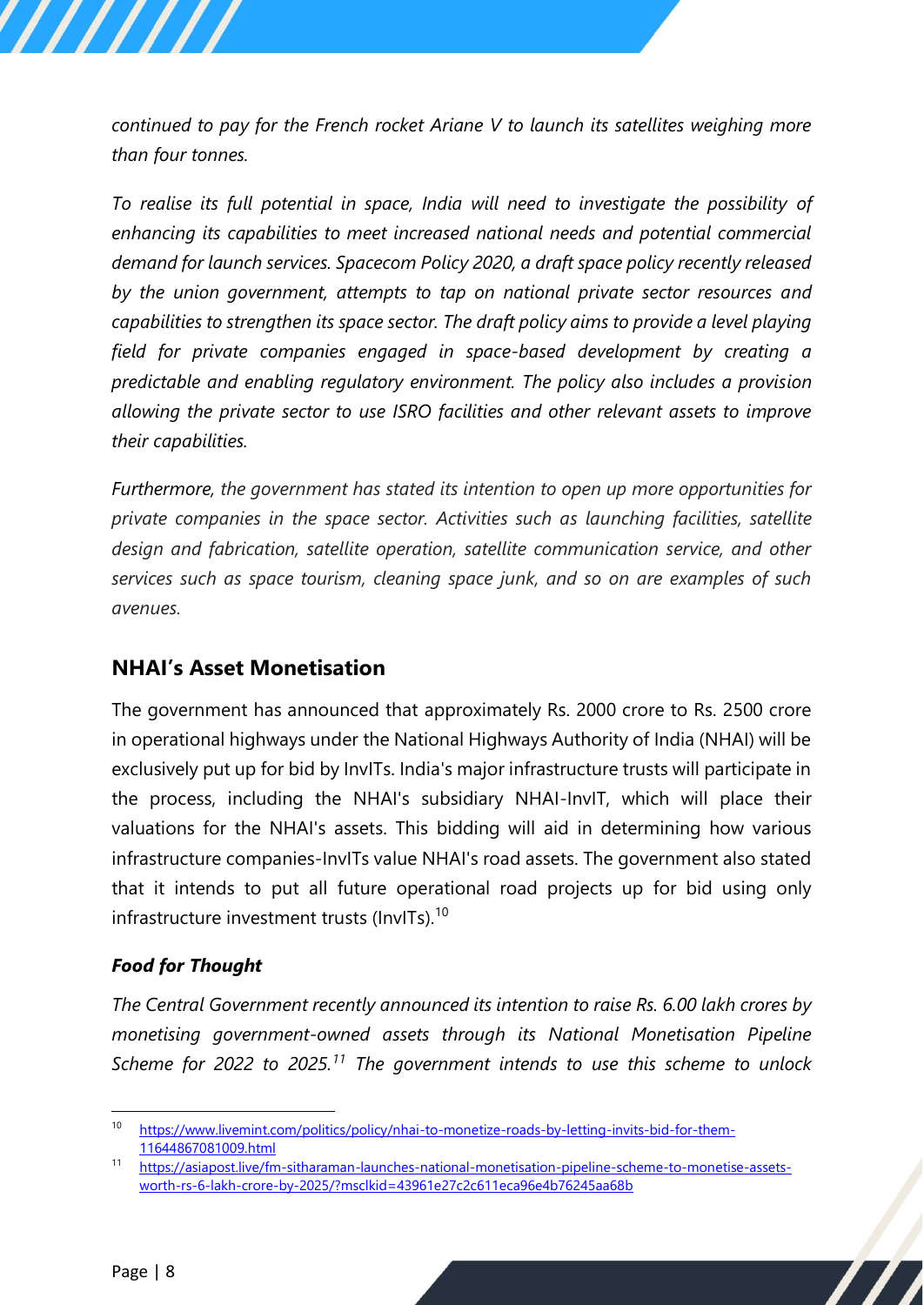*investment value and reinvest the proceeds in new public projects. Asset monetisation by the NHAI is also part of the government's broader strategy. Road, transportation, and highways are the most important sectors in estimated value capture under the National Monetisation Pipeline (NMP) Scheme, accounting for 27 percent of total pipeline value.* 

*According to Niti Aayog, the total indicative monetisation value of the listed road assets is Rs 1.6 lakh crore.<sup>12</sup> Under the asset monetisation strategy, the Ministry of Road Transport and Highways aims to transfer the right to toll, including toll operation, toll fee collection, and maintenance of other assets, to a third party. The third-party will be required to pay rent or make a cash commitment to the government in exchange for these rights, which will be granted for a limited time. This will give the government muchneeded financial relief while also releasing them from all road-maintenance obligations.*

*There are two approaches to asset monetisation in India: the public-private partnership (PPP) model and structured financing models such as REITs and InvITs. InvITs are collective investment vehicles similar to mutual funds. This model allows individual and institutional investors to make direct monetary investments in infrastructure projects for a small percentage of the profits. It will enable infrastructure asset developing agencies to monetize assets by pooling multiple assets under a single entity. Some of the leading InvITs registered in India under SEBI include Brookfield sponsored India Infrastructure Trust, MEP infrastructure Investment trust, IRB InvIT Fund, Tower Infrastructure Trust and IndInfravit, sponsored by L&T Infrastructure Development Projects, etc.<sup>13</sup>*

*NHAI launched its subsidiary InvIT in October 2021 to monetise its completed and operational National Highway projects. The goal is to raise Rs. 5100 crores by monetising road assets, and the NHAI has so far monetised 5 toll roads totalling 390 kilometres that run across Rajasthan, Gujarat, Telangana, and Karnataka. These have a total enterprise value of Rs. 8000 crores.<sup>14</sup>*

*The InvITs route is the best for the government because it allows asset monetisation while also assisting with other institutional goals. Under the InvIT structure, a professional project manager is usually assigned to the operations and maintenance. This would mean that people would be held responsible for the road's maintenance standards, incentivising them to adopt technology and raise national standards of operation and* 

<sup>12</sup> [https://www.niti.gov.in/sites/default/files/2021-](https://www.niti.gov.in/sites/default/files/2021-08/Vol_2_NATIONAL_MONETISATION_PIPELINE_23_Aug_2021.pdf) [08/Vol\\_2\\_NATIONAL\\_MONETISATION\\_PIPELINE\\_23\\_Aug\\_2021.pdf](https://www.niti.gov.in/sites/default/files/2021-08/Vol_2_NATIONAL_MONETISATION_PIPELINE_23_Aug_2021.pdf)

<sup>13</sup> <https://news.bharattimes.co.in/nhai-to-monetize-roads-by-allowing-invits-to-bid/>

*Ibid*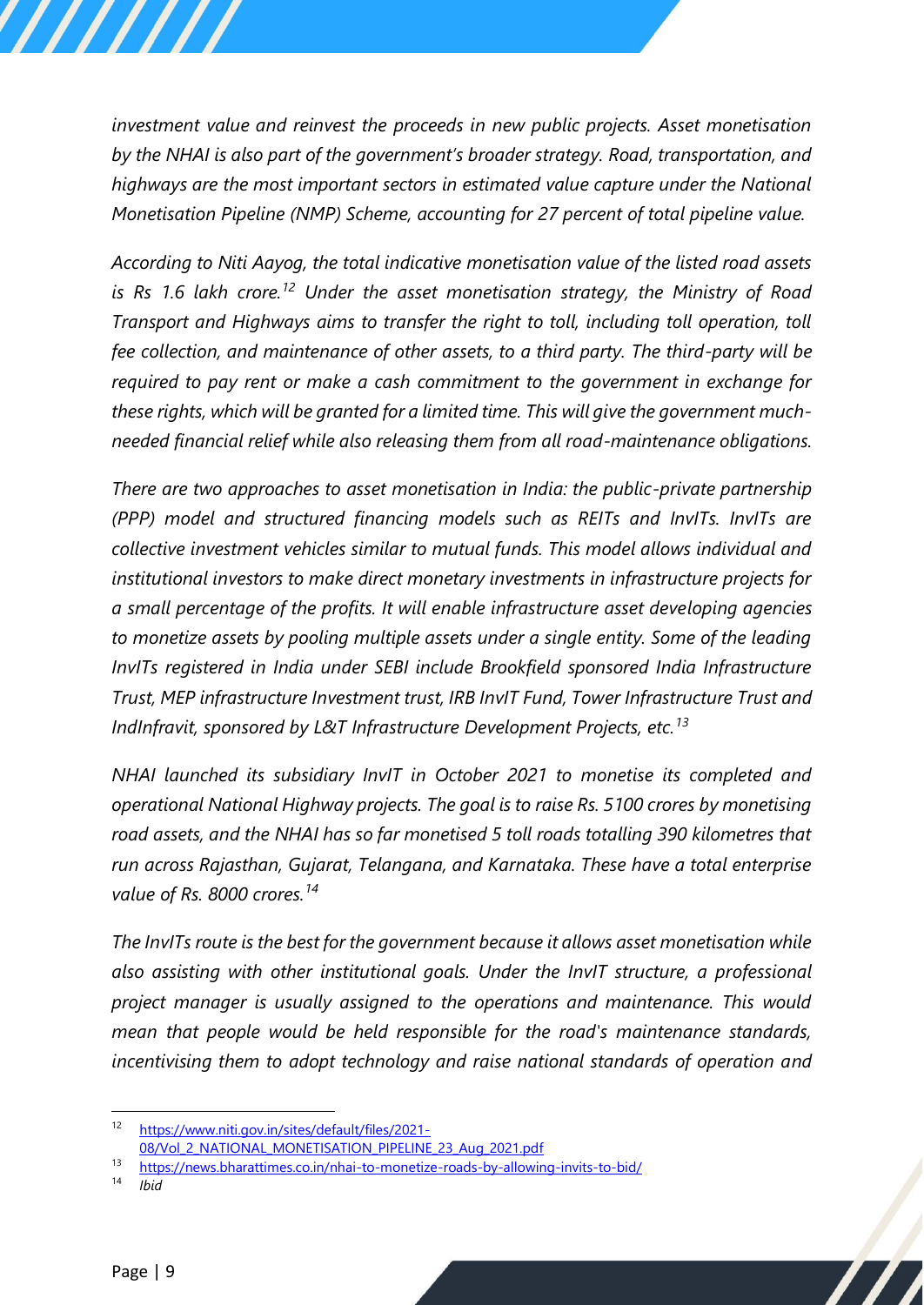*maintenance. This will also help broaden the possibility of involving Indian institutional investors and other foreign institutional investors in such projects.*

*The government's decision to sell NHAI assets is controversial, as allegations that the NHAI is in debt have recently surfaced. In one of its reports, the Parliamentary Standing Committee on Transport, Tourism, and Culture raised the issue of major delays in NHAI projects. It indicated that the agency is liable for a large debt servicing obligation.<sup>15</sup>*

*This means that the roads sector will absorb a large portion of the total cess through capital expenditure, and there may be a cash crunch unless tolls are significantly increased. The NHAI's fund-raising constraints may impact the future dynamics of road construction. There will certainly be a funding gap that asset monetisation may help fill.*

# <span id="page-9-0"></span>**India's Green Hydrogen Policy**

The National Hydrogen Policy is one of the most important of the government's various policies to facilitate the transition from fossil fuel to renewable or green energy. On February 17, 2022, the government took the first step in its green hydrogen policy initiative, allowing free inter-state wheeling of renewable energy to produce green hydrogen and ammonia. This is being done to boost the production and use of carbonfree fuel, which will assist the country in its efforts to become an export hub. The government of India has also proposed a second phase in which it will mandate the use of green hydrogen and green ammonia in different refineries, fertiliser plants in a phased manner. It also plans to expand the PLI scheme to the relevant sector, which will require cabinet approval and is currently being reviewed by the expenditure finance committee.<sup>16</sup>

## *Food for Thought*

*Hydrogen and energy have a long history together, from powering the first internal combustion engines over 200 years ago to becoming an essential component of today's refining industry. Hydrogen is lightweight, storable, and energy-dense, with no direct pollutants or greenhouse gas emissions.* 

<sup>15</sup> [https://theprint.in/india/governance/888-projects-delayed-panel-of-mps-wants-nhai-to-focus-on](https://theprint.in/india/governance/888-projects-delayed-panel-of-mps-wants-nhai-to-focus-on-incomplete-roads-not-new-ones/619010/)[incomplete-roads-not-new-ones/619010/](https://theprint.in/india/governance/888-projects-delayed-panel-of-mps-wants-nhai-to-focus-on-incomplete-roads-not-new-ones/619010/)

<sup>16</sup> [https://www.hindustantimes.com/india-news/govt-releases-national-hydrogen-policy-](https://www.hindustantimes.com/india-news/govt-releases-national-hydrogen-policy-101645133660288.html)[101645133660288.html](https://www.hindustantimes.com/india-news/govt-releases-national-hydrogen-policy-101645133660288.html)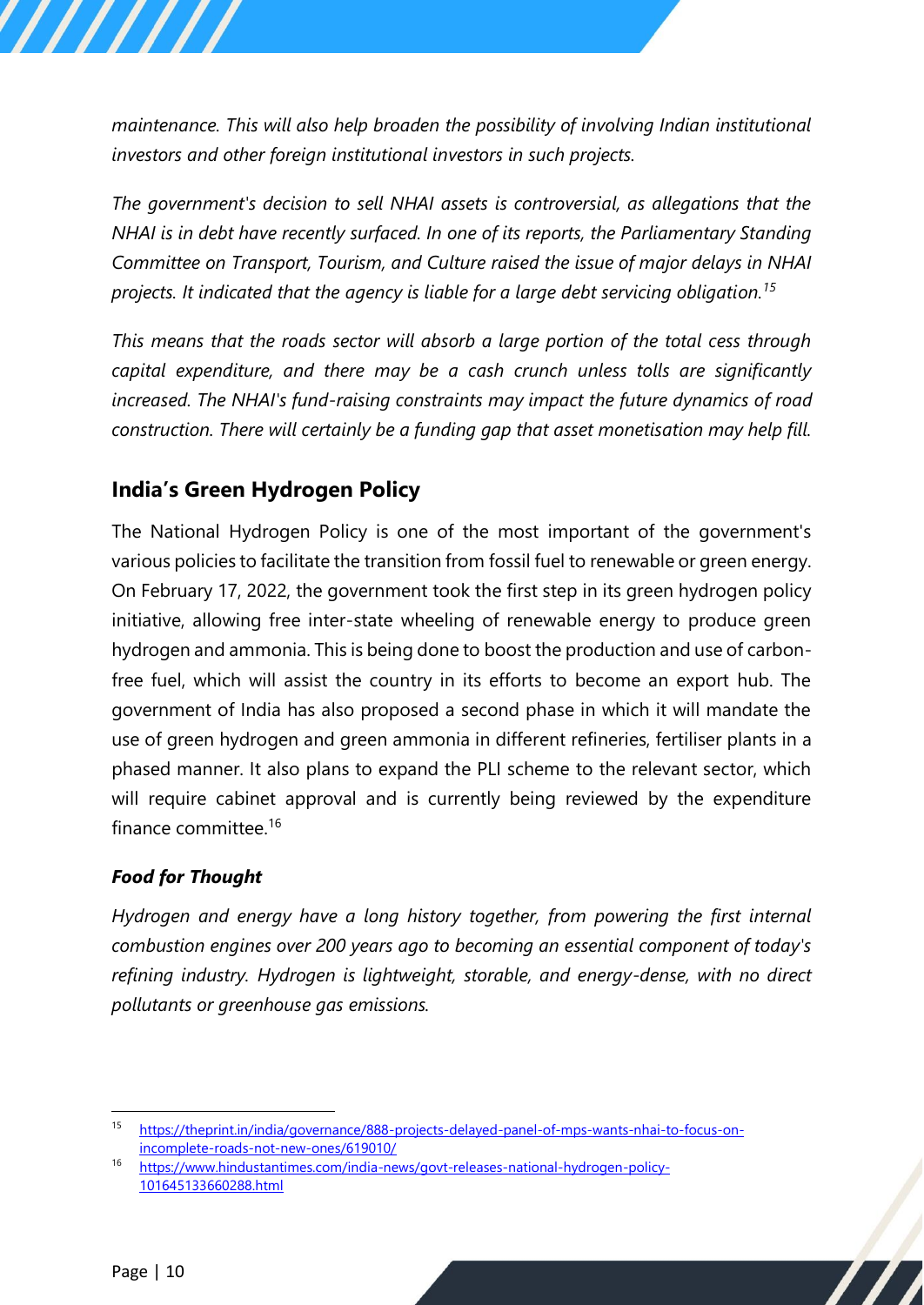*The announcement of India's National Hydrogen Policy to promote a green hydrogen manufacturing ecosystem is another significant step forward in the country's efforts to address energy security and climate change. The policy aims to provide clean fuel to the general public, reduce reliance on fossil fuels, and reduce crude oil imports. It thus promotes the linkages between competition policy and sustainable development.*

*India imports 85 percent of its oil and 53 percent of its natural gas. According to the Council for Energy, Environment, and Water, India consumes approximately 5.6 million tonnes of hydrogen per year, produced using carbon-emitting-steam-methanereforming. Another 1.9 million tonnes of hydrogen is imported from outside the country, where it is mixed with methanol, ammonia, and fertiliser, bringing the total consumption to 7.5 million tonnes. The government intends to meet this demand with locally produced green hydrogen energy. This green hydrogen policy can be a game-changer in India's energy security strategy.* 

*The National Hydrogen Policy offers a full waiver of inter-state transmission charges to those who produce green hydrogen in India for 25 years. Producers of green hydrogen and green ammonia producers who started up their plants before June 30, 2025, will only be eligible for the above benefits. Manufacturers of green hydrogen, ammonia, and other renewable energy plants will be given "priority access" to the grid to avoid any procedural delays.* 

*Another benefit of the policy is that the production of green hydrogen or ammonia will be deducted from the manufacturer's Renewable Purchase Obligation (RPO), which will apply to both discoms and manufacturers. RPOs allow entities to purchase a certain percentage of power from renewable energy sources from state electricity regulatory commissions.*

*The government has also proposed creating manufacturing zones for green hydrogen and ammonia production. Green energy bunkers will be allowed to be built near ports for export or use by the shipping industry, and the respective Port Authorities will provide land for this purpose's storage at a cost. According to the policy document, the Ministry of New and Renewable Energy (MNRE) will also issue Aggregator demand-based tenders for procuring green fuels. Furthermore, open access to renewable energy sources from anywhere in the country will be granted within 15 days of application receipt.<sup>17</sup>*

<sup>17</sup> [https://timesofindia.indiatimes.com/business/india-business/free-wheeling-of-power-open-access-in](https://timesofindia.indiatimes.com/business/india-business/free-wheeling-of-power-open-access-in-national-hydrogen-policy/articleshow/89646966.cms)[national-hydrogen-policy/articleshow/89646966.cms](https://timesofindia.indiatimes.com/business/india-business/free-wheeling-of-power-open-access-in-national-hydrogen-policy/articleshow/89646966.cms)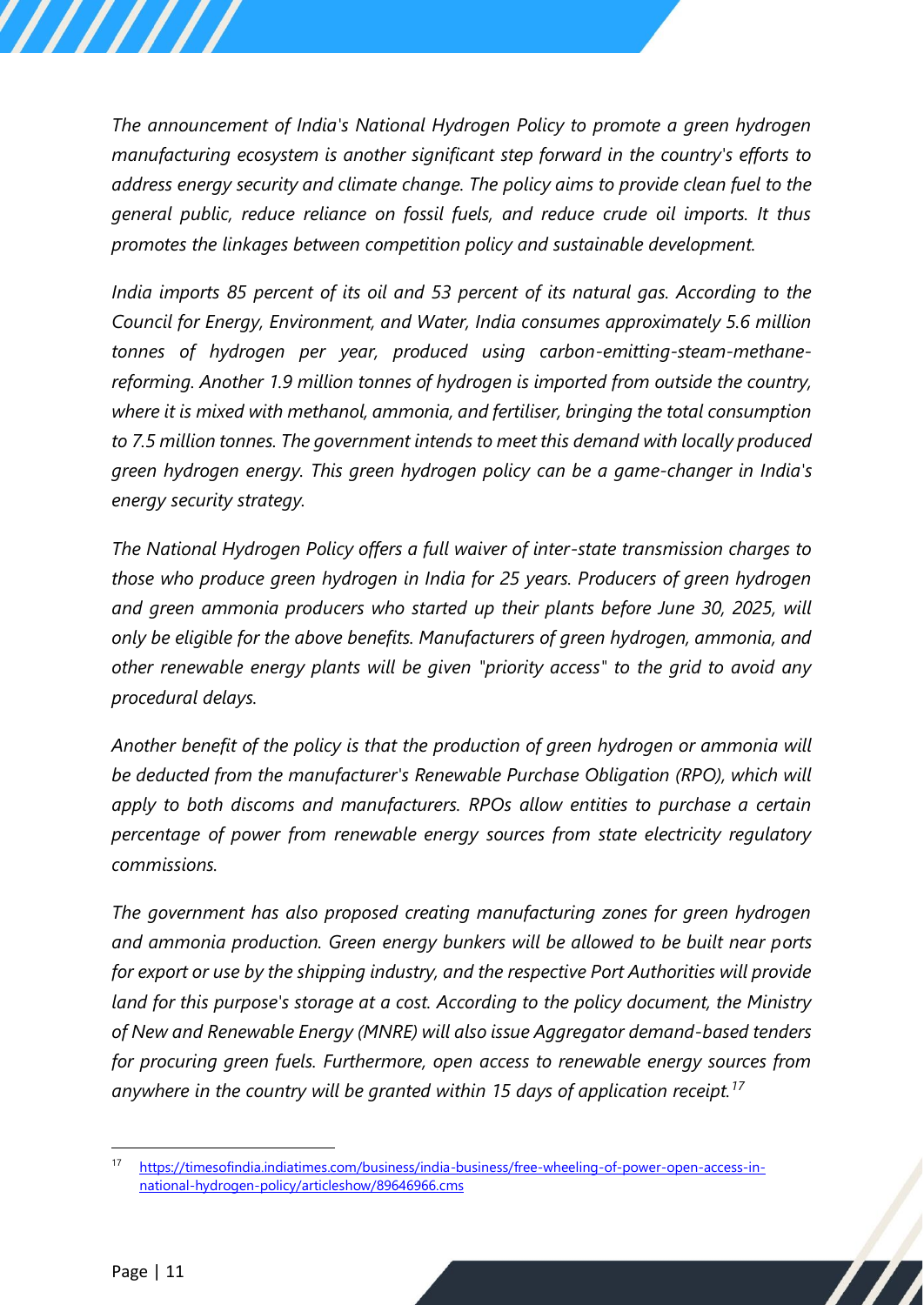*The policy also includes the provision of banking of unconsumed renewable with the distribution company for up to 30 days and reclaiming it as needed. The government also intends to implement the Green Hydrogen Consumption Obligation (GHCO) to reduce the country's reliance on fossil fuels. India's strategy is to build scale for its ambitious green hydrogen plan by leveraging its renewable energy programme, which will result in the world's largest clean energy programme.<sup>18</sup>*

*This move has been widely praised, and Indian companies such as Reliance Industries Ltd, Adani Group, Greenko, and Acme Solar Holdings Ltd, among others, have already announced their green hydrogen plans. According to a recent TERI report, green hydrogen will become more competitive by 2030.<sup>19</sup>*

*Several countries, including Japan and Germany, have expressed an interest in obtaining green hydrogen from India. India collaborates with other countries, forming bilateral partnerships to advance clean energy technologies. India recently signed agreements with Australia and Denmark to jointly work on developing green energy capacity.<sup>20</sup>*

# <span id="page-11-0"></span>**The 'Make in India' agenda for India's Solar Sector**

The MNRE has decided to ensure that solar panels imported from abroad will now be banned in India in response to the domestic solar manufacturing industry's concerns. The government has proposed a policy in which solar panel manufacturers in India will only be listed on a list of approved module manufacturers (ALMM). The ALMM list will include companies that adhere to strict quality assurance procedures and international standards, such as BIS or IEC. Companies listed on ALMM will only be considered for providing solar panels for government projects, and this will ensure that the general public receives panels of international calibre.

The North India Module Manufacturers Association (NIMMA), Indian Solar Manufacturers Association (ISMA) and All India Solar Industries Association (AISIA) have applauded the move, as this will promote domestic industry and reduce solar panel imports. More than 40 companies with a total manufacturing capacity of 11000 MW have already registered their names in the recently released ALMM list.

<sup>18</sup> [https://www.livemint.com/industry/energy/india-to-launch-national-hydrogen-policy-on-thursday-](https://www.livemint.com/industry/energy/india-to-launch-national-hydrogen-policy-on-thursday-11645024082093.html)[11645024082093.html](https://www.livemint.com/industry/energy/india-to-launch-national-hydrogen-policy-on-thursday-11645024082093.html)

<sup>19</sup> [https://www.thehindubusinessline.com/opinion/a-policy-thrust-will-work-well-with-indias-solar-push-an](https://www.thehindubusinessline.com/opinion/a-policy-thrust-will-work-well-with-indias-solar-push-an-rpo-like-package-will-boost-demand/article65068558.ece)[rpo-like-package-will-boost-demand/article65068558.ece](https://www.thehindubusinessline.com/opinion/a-policy-thrust-will-work-well-with-indias-solar-push-an-rpo-like-package-will-boost-demand/article65068558.ece)

<sup>&</sup>lt;sup>20</sup> [https://www.livemint.com/industry/energy/india-to-launch-national-hydrogen-policy-on-thursday-](https://www.livemint.com/industry/energy/india-to-launch-national-hydrogen-policy-on-thursday-11645024082093.html)[11645024082093.html](https://www.livemint.com/industry/energy/india-to-launch-national-hydrogen-policy-on-thursday-11645024082093.html)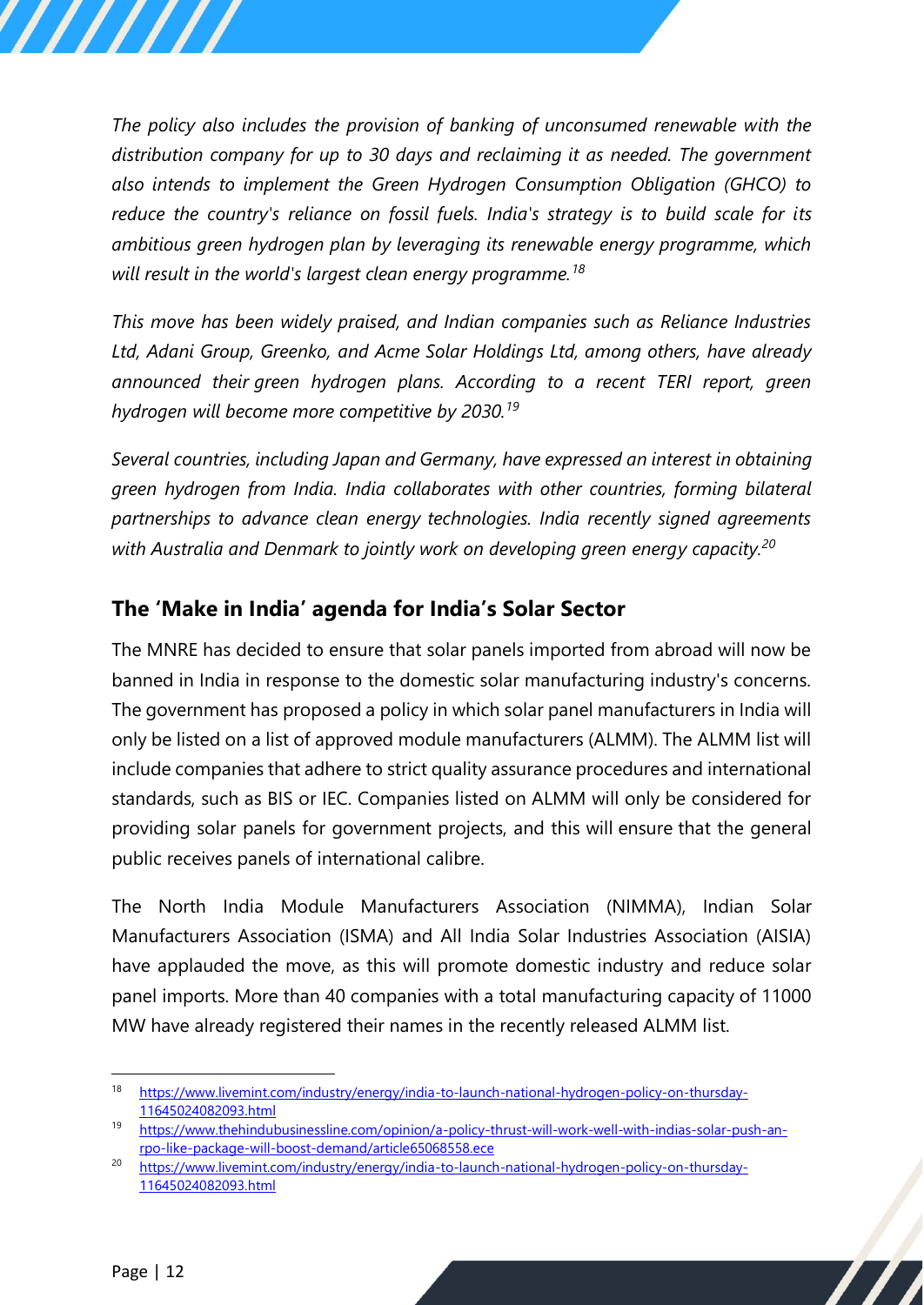#### *Food for Thought*

*India currently has a total domestic capacity of 16 to 20 GW, which is expected to increase to 50 GW in the coming year, accounting for 140 percent of the country's total requirement for the year. The Indian Solar Industry has great capacity, and the government is working hard to realise its full potential. The MNRE has notified a list of approved solar photovoltaic (PV) models and module manufacturers for governmentsupported scheme projects to encourage Chinese imports further and promote India's growing green economy.* 

*This approved list is a kind of non-tariff barrier as a part of India's strategy of erecting other barriers, like subsidising finance for promoting local manufacturing and the need for requiring prior permission for imports from countries with which it has a conflict, etc. It is another step on India's road to Atmanirbhar Bharat to boost domestic manufacturing and protect domestic customers from low-cost, sub-standard imports.*

*The regulation mentioned above is also aimed to help check the practice of some manufacturers claiming production of cells and modules that have been produced elsewhere. The reliability of producers is essential for India to protect consumer interests and ensure the larger energy security for the country. There have been reports of poor quality Chinese solar modules, rejected by developers, sold in the domestic market at a discount.* 

*Further, as part of its scheme against cheap imports, the government has decided to levy a 40 percent basic customs duty (BCD) on solar modules and a 25 percent BCD on solar cells beginning April 01, 2022. This will increase the cost of imports and encourage local manufacturing, thereby advancing India's vision of becoming a leading global supplier of these items while also meeting India's needs locally.* 

*The government has also announced a production-linked incentive (PLI) scheme that will provide a total benefit of 1.97 trillion to manufacturers in ten industries, including those producing high-efficiency solar modules. This is being done in accordance with the agenda, which aims to ensure green growth and create more green jobs. The solar panel manufacturing sector currently employs 2 lakh people directly and another 10 lakh indirectly. This will grow at a 50 percent annual rate in the coming years, and the sector will be able to employ thousands of people. It also facilitates and assists India in realising its climate change goals, such as reducing carbon emissions. The Indian Solar Industry has great capacity.*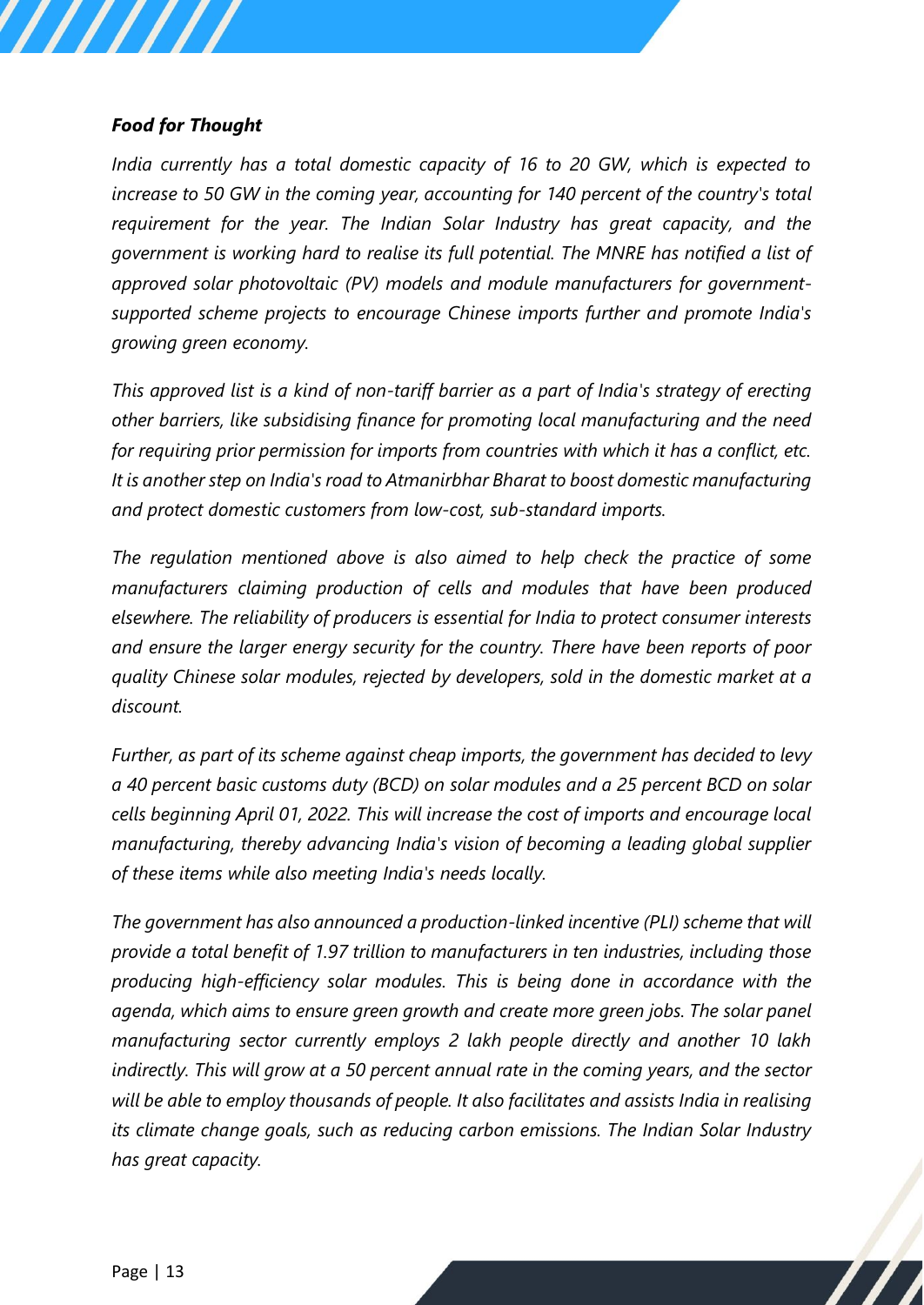*Many concerned experts believe that limiting the supply of solar panels will fall short of meeting demand because few domestic companies can meet such high-efficiency standards. Such actions aimed at foreign suppliers will have a negative impact on renewable energy investments. However, Indian manufacturers believe the move will help them build integrated modules and raw materials capacities, as the industry has benefited from the production-linked incentive (PLI) scheme.*

# <span id="page-13-0"></span>**Google News under the scanner of CCI**

In India, Google has found itself in yet another legal quagmire. It is squarely in the Competition Commission of India (CCI). The CCI has launched an investigation into Google News platform practices, the fifth such investigation into the country's tech behemoth practices. The company's policies, products, and services are being scrutinised, including how it allows purchases on its Play Store, its efforts to promote Google Pay, its licencing deals for Android TV, and Android's perceived dominance, which is limiting competition and choice for users. The CCI fined Google Rs 135.86 crore in 2018 for bias in search results, a field in which the tech giant is the global leader.<sup>21</sup>

## *Food For Thought*

*The CCI recently opened a new front in its investigation into Big Tech's business practices in the world's second-largest digital economy. All of Google's major services, including Google Pay, Android OS, and Google Search, are already under investigation by the antitrust watchdog. The regulator recently ordered an investigation into Google's "abuse of dominance" in the digital news aggregation segment to complaints from news publishers. This comes at the same time as the ongoing investigation into the company's Play Store billing practices before the Karnataka High Court.<sup>22</sup>*

*The Digital News Publishers Association (DNPA), which represents the digital arms of India's largest media companies, has expressed concern about the opacity of the algorithms used to determine which news websites receive the most visitors from search results. They have also questioned unilateral revenue-sharing decisions with publishers, whose snippets are frequently used to enrich results in News and Search. In its probe order, the CCI clarifies that Google is potentially violating provisions of Section 4 of the* 

<sup>&</sup>lt;sup>21</sup> [https://www.hindustantimes.com/india-news/play-pay-news-why-google-s-services-are-on-cci-radar-](https://www.hindustantimes.com/india-news/play-pay-news-why-google-s-services-are-on-cci-radar-101642182191872.html)[101642182191872.html](https://www.hindustantimes.com/india-news/play-pay-news-why-google-s-services-are-on-cci-radar-101642182191872.html)

<sup>22</sup> [https://www.moneycontrol.com/news/business/googles-antitrust-cases-in-india-other-markets-a-quick](https://www.moneycontrol.com/news/business/googles-antitrust-cases-in-india-other-markets-a-quick-look-7914881.html?msclkid=8f78f29ec3f511ec882a49deb56c6033)[look-7914881.html?msclkid=8f78f29ec3f511ec882a49deb56c6033](https://www.moneycontrol.com/news/business/googles-antitrust-cases-in-india-other-markets-a-quick-look-7914881.html?msclkid=8f78f29ec3f511ec882a49deb56c6033)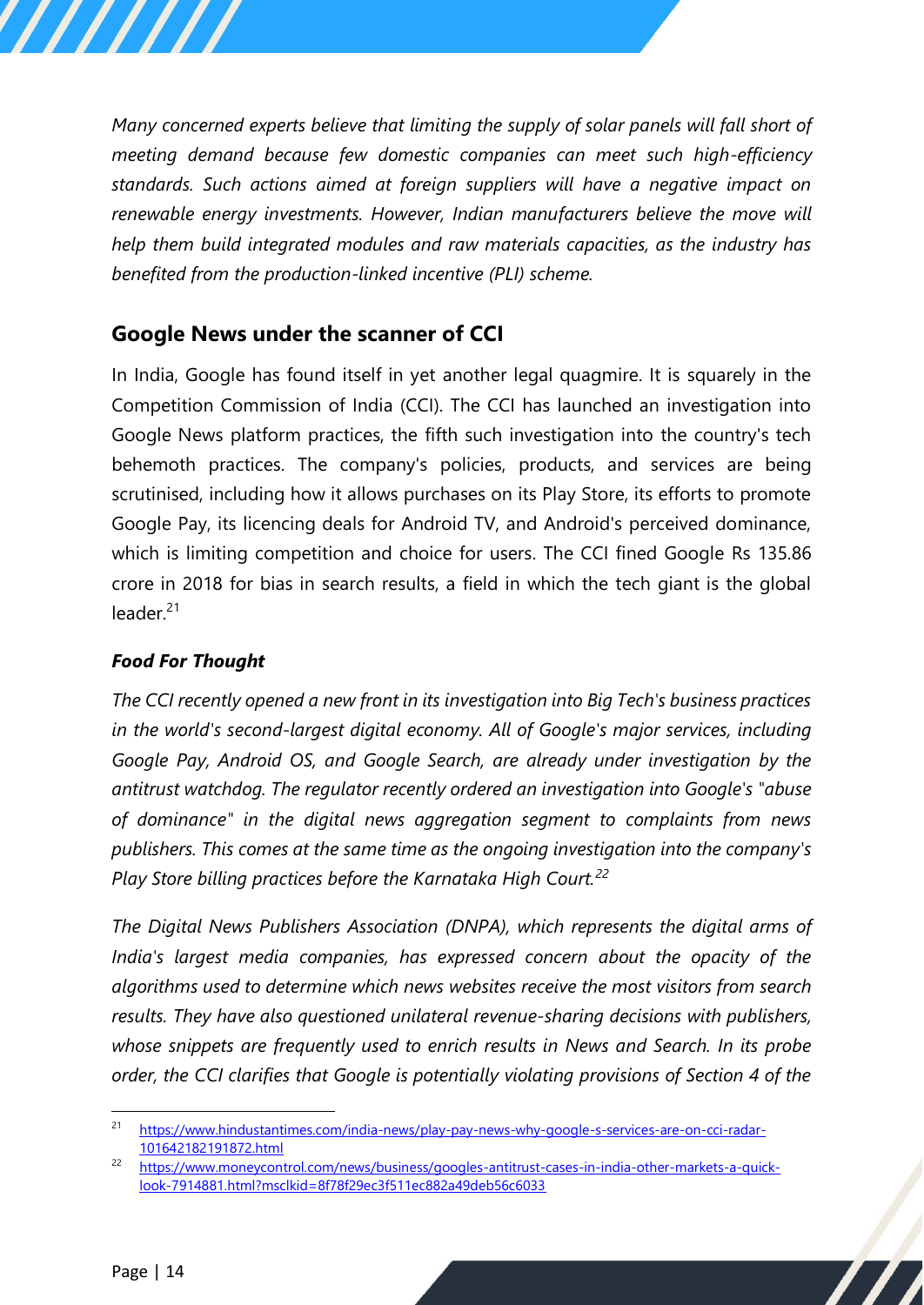*Competition Act of 2002. The commission explains that when the Informant allegations are viewed in the context of Google's vertically integrated ecosystem, it appears that news publishers have no choice but to accept the terms and conditions imposed by Google.* 

*Other global rival aggregators' news platforms include Microsoft Start (Microsoft News) and Apple News. None, however, has the advantage of being as large an integrated platform as Google. Previously, in 2018, the CCI fined Google Rs 135.85 crore for bias in search results. According to the findings, Google's search results were crafted to favour the company's services and partners while also deploying advertising services to disadvantage some advertisers over others.<sup>23</sup>*

*Google has been increasingly scrutinised globally for its unethical business practices in several other countries. In July 2021, the company was fined US\$592mn in France for failing to negotiate payment terms with publishers for reusing content. The Australian government proposed the News Media Bargaining Code in 2020 to ensure that platforms such as Google and Facebook have content deals with news publishers.*

# <span id="page-14-0"></span>**C. Policies Inhibiting Competition**

# <span id="page-14-1"></span>**Indigenisation of India's Defence Sector**

A top defence Ministry official recently stated that India is considering imposing a ban on defense imports in an address. India is one of the largest importers of major arms and defence equipment globally. According to the Stockholm-based defence think tank SIPRI, India has been the world's largest importer of major arms from 2017 to 2021, accounting for 11 percent of total global arms imports.

According to the official, India's past position has been that it never discriminated between foreign and domestic companies in defence procurements. However, the Central Government has recently taken a turn from its historical positioning, particularly in the last few months and thoroughly revisited all "Buying Global" cases in the contracting phase.

In a speech at an event, Sanjay Jaju, Additional Secretary (Defence Production), Ministry of Defence, highlighted that the Government of India had cancelled nearly Rs 60,000 crore in "Buy-Global" cases. Meanwhile, the Defence Ministry has signed two

/////

<sup>23</sup> *Ibid*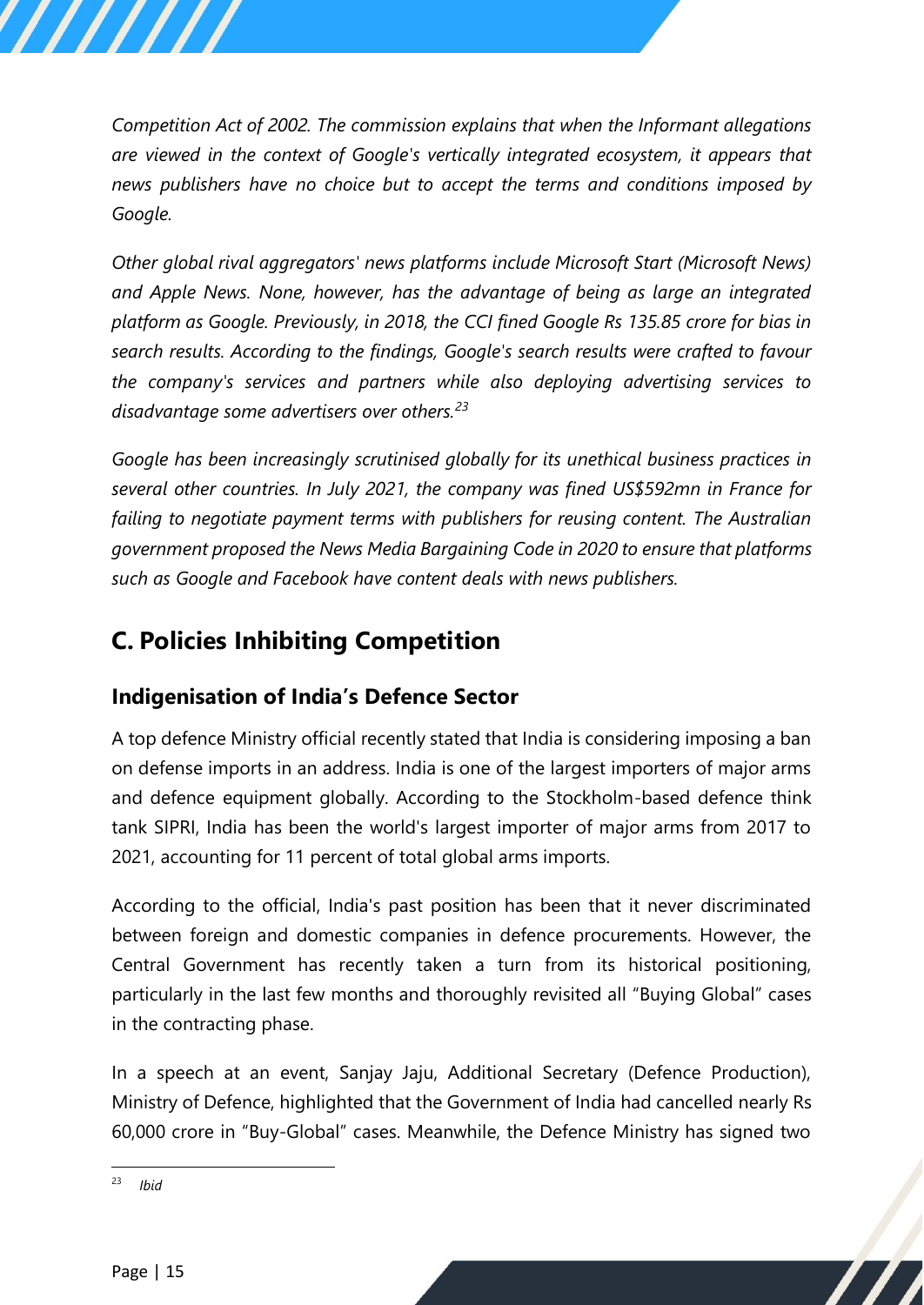defense contracts locally to note the further development. The defence deal is worth Rs 3,102 crore signed with Bharat Electronics Limited's Bengaluru and Hyderabad units (BEL). This contract's total cost is estimated to be Rs. 1,993 crore. $^{24}$ 

## *Food for Thought*

*India recently made a strategic decision to strengthen its military capabilities. The changing geopolitical situation and the security landscape of the Indian subcontinent have prompted the government to accelerate military modernisation through local capacity. The ongoing border dispute with China, constant engagement with Pakistan, and increasing military mishaps are India's sudden desire to focus on indigenising and modernising its military capabilities. There have been several reports highlighting issues of shortages and equipment becoming obsolete. Particularly in 2020, a report from the Comptroller and Auditor General of India (CAG) on Siachen had highlighted the shortage of critical military equipment.<sup>25</sup>*

*India is undergoing a strategic shift and has become very calculative in its military procurement, and it is now putting more emphasis on producing and procuring military equipment domestically. This political will is bolstered and reflected by an increase in the Union Budget's allocation for defence for the financial year 2022 -2023. There has been a 4.43 percent increase over last year's revised estimates and a 9.8 percent increase over the budget estimates for 2021. There appeared to be a strong push for Make in India in the defence sector, which could be good news for India Inc.* 

*Finance Minister Nirmala Sitharaman spoke about adopting the Special Purpose Vehicle model, encouraging private industry to design and develop military platforms and equipment in collaboration with DRDO and other organisations. The finance minister further went on to say that an independent nodal body would be established to meet a wide range of defence testing and certification requirements.<sup>26</sup>*

*When it comes to indigenisation, it is all about self-reliance, a country's ability to meet its own security needs. It is also worth remembering that the concepts of self-sufficiency and self-reliance are the most muddled. This is especially true in India, where selfreliance is frequently equated with self-sufficiency or the belief that India can meet all of* 

<sup>&</sup>lt;sup>24</sup> [https://www.livemint.com/news/india/india-will-possibly-not-import-any-defence-items-going-forward-](https://www.livemint.com/news/india/india-will-possibly-not-import-any-defence-items-going-forward-11648629372449.html)[11648629372449.html](https://www.livemint.com/news/india/india-will-possibly-not-import-any-defence-items-going-forward-11648629372449.html)

<sup>25</sup> <https://www.dw.com/en/how-india-is-ramping-up-efforts-to-bolster-military-capability/a-60336292>

<sup>26</sup> [https://www.business-standard.com/budget/podcast/budget-2022-will-68-earmarking-boost-indigenous](https://www.business-standard.com/budget/podcast/budget-2022-will-68-earmarking-boost-indigenous-defence-manufacturing-122020300079_1.html)[defence-manufacturing-122020300079\\_1.html](https://www.business-standard.com/budget/podcast/budget-2022-will-68-earmarking-boost-indigenous-defence-manufacturing-122020300079_1.html)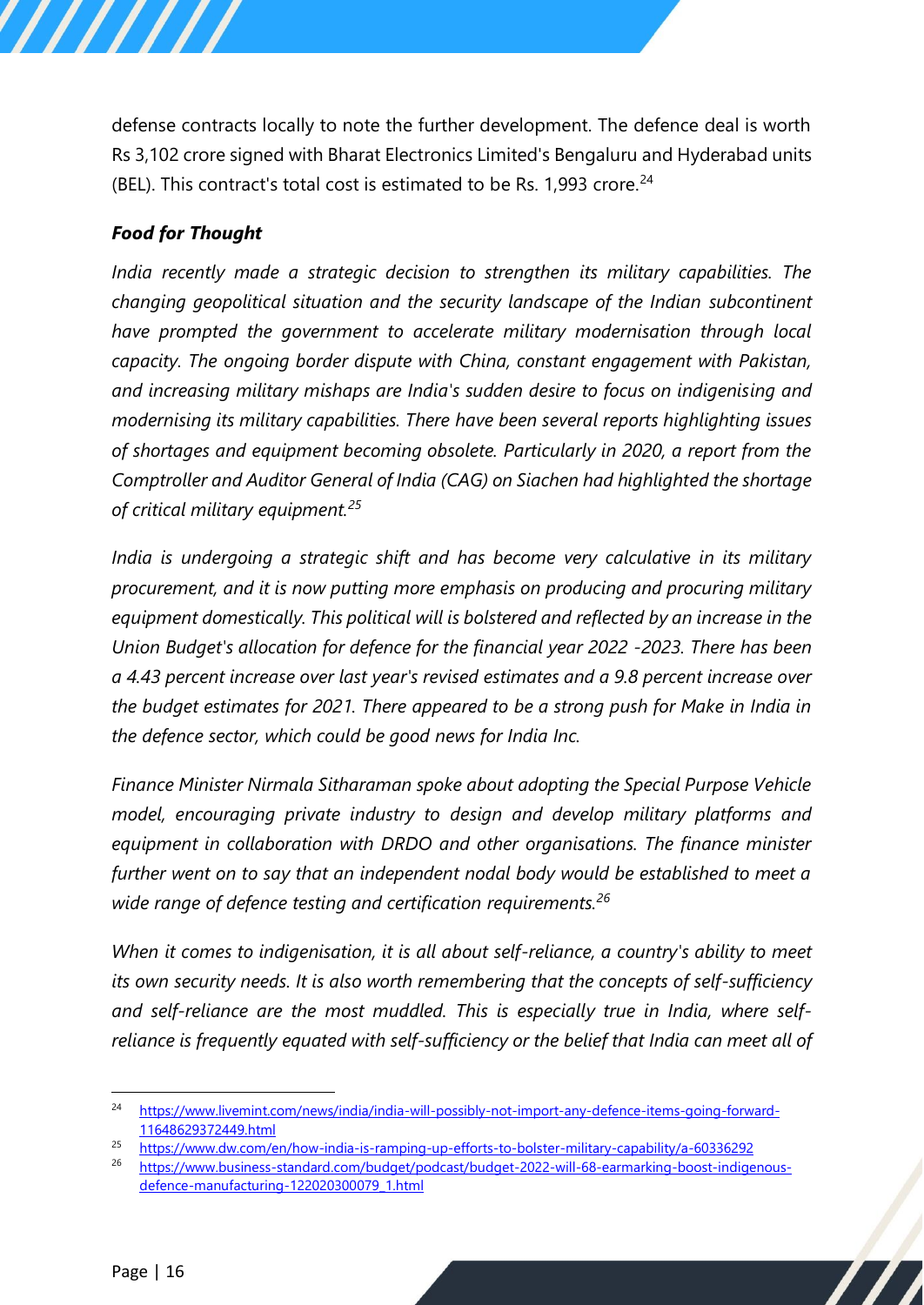*its needs without external assistance or partnerships. This, however, is a short-sighted approach, as no country has ever successfully indigenised its defence industrial base without external assistance.<sup>27</sup>*

*Furthermore, the defence sector has its own set of challenges. The cost per unit in the defence industry is extremely high, especially when research and development is factored in. Because there is only one buyer, the Indian government, the sector is monopsony. There is also a monopoly issue because it is common for a product to have a single supplier. We have had similar experience in Railways also. New entrants are discouraged by high capital costs, closely guarded intellectual property, and the uncertainty of the procurement process, all of which contribute to market distortion. Even though India's defence budget has received a positive commitment, it is still relatively low and subject to cuts.<sup>28</sup>*

*To strengthen India's defense establishment, the government should increase technological access and effective technology absorption. To entice investment in India's defence sector, the government must offer attractive incentives to private players. The government should consider reforming the regulatory framework to ensure consistency and transparency in the acquisitions process and take steps to ensure an effective intellectual property rights regime.*

# <span id="page-16-0"></span>**The Most Awaited IPO: LIC**

Indian Finance Minister Nirmala Sitharaman indicated in her budget address for 2020- 2021 that the government aims to sell a portion of its ownership in the Life Insurance Corporation of India through an Initial Public Offering (IPO). On February 13, 2022, the Life Insurance Corporation of India (LIC) submitted its Draft Red Herring Prospectus to the Securities Exchange Board of India (SEBI). The first IPO is for Rs 31.6 crores, or 5 percent of the LIC's equity.

According to the prospectus, the corporation's estimated value is Rs. 5.39 lakh crore. While the offer price is yet to be announced, given the size of LIC Business, the said IPO is expected to outperform the recent Paytm offering, which broke the previous

<sup>28</sup> *Ibid*

<sup>27</sup> [https://www.brookings.edu/wp-content/uploads/2019/08/The-Indigenisation-of-India-Defence-Industy](https://www.brookings.edu/wp-content/uploads/2019/08/The-Indigenisation-of-India-Defence-Industy-without-cutmar-for-web.pdf)[without-cutmar-for-web.pdf](https://www.brookings.edu/wp-content/uploads/2019/08/The-Indigenisation-of-India-Defence-Industy-without-cutmar-for-web.pdf)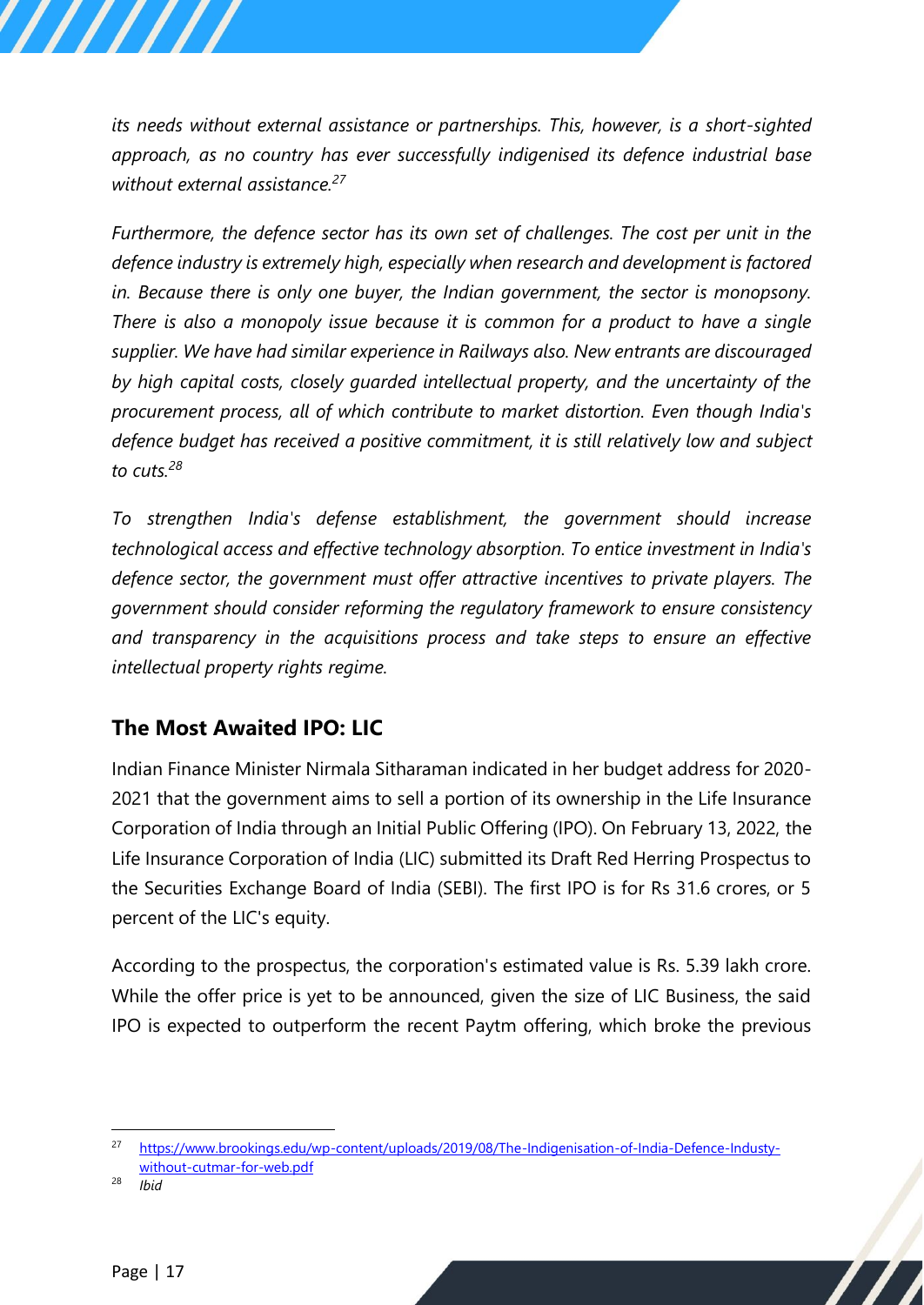record to become the largest offering at Rs 18,300 crore (i.e., Rs. 15,200 crore-Coal India). $29$ 

#### *Food for Thought*

*The Indian government has aggressively disinvested in state-owned and public-sector enterprises (PSUs). This is done for the government to have more funds at its disposal, which can then be used to stimulate the slowing Indian economy. This fiscal year's disinvestment target has been reduced to Rs. 78000 crores, with only around Rs. 12000 crores collected so far. This is what guides the government for the LIC IPO, and it is through this, that the government hopes to meet its target.<sup>30</sup>Furthermore, this leads to better competition in the marketplace.*

*The LIC is a statutory body established by the Life Insurance Act of 1956. Under the 1956 Act, LIC was tasked with becoming the country's national insurance provider and combined existing public and private entities involved in the life insurance business into this single government-owned entity. It had a monopoly for 20 years before the insurance sector being liberalised in 2000, allowing private players to participate.*

*LIC is India's largest institution, with 286 million policies enrolled, 115,000 employees, 13,43,587 individual agents associated, and over 2000 branches.<sup>31</sup> Because of the LIC's enormous size, valuing the company's business empire is a difficult task. With assets spread across the country, the corporation is the country's second-largest real estate owner after the Railways. LIC also has a large number of subsidiaries both in India and abroad. Furthermore, LIC owns stakes in some publicly traded large corporations, including Bharat Heavy Electricals LTD, Larsen and Toubro Ltd, and a 16 percent stake in ITC, India's largest fast moving consumer goods (FMCG) company.*

*Putting such a large public offering into action is also a challenge, as the market's ability to absorb such an extensive offering has been questioned. India had 8.4 crore active Demat accounts at the end of January 2022.<sup>32</sup> Concerns have been raised about whether the LIC IPO will have such an impact on investors, given that it comes at a time when* 

<sup>&</sup>lt;sup>29</sup> [https://indianexpress.com/article/opinion/editorials/insuring-india-life-insurance-corporatio-of-india-sebi](https://indianexpress.com/article/opinion/editorials/insuring-india-life-insurance-corporatio-of-india-sebi-ipo-7774000/)[ipo-7774000/](https://indianexpress.com/article/opinion/editorials/insuring-india-life-insurance-corporatio-of-india-sebi-ipo-7774000/)

<sup>&</sup>lt;sup>30</sup> [LIC IPO: India's Largest Life Insurer Files For Nation's Biggest IPO \(bloombergquint.com\)](https://www.bloombergquint.com/business/lic-ipo-indias-largest-life-insurer-files-for-nations-biggest-ipo)

<sup>31</sup> [https://www.business-standard.com/podcast/finance/what-does-the-country-s-largest-ipo-of-lic-mean-for](https://www.business-standard.com/podcast/finance/what-does-the-country-s-largest-ipo-of-lic-mean-for-investors-and-govt-122021500074_1.html)[investors-and-govt-122021500074\\_1.html](https://www.business-standard.com/podcast/finance/what-does-the-country-s-largest-ipo-of-lic-mean-for-investors-and-govt-122021500074_1.html)

<sup>32</sup> <https://www.cnbctv18.com/finance/bottomline-lic-ipo-a-big-test-for-india-12564262.htm>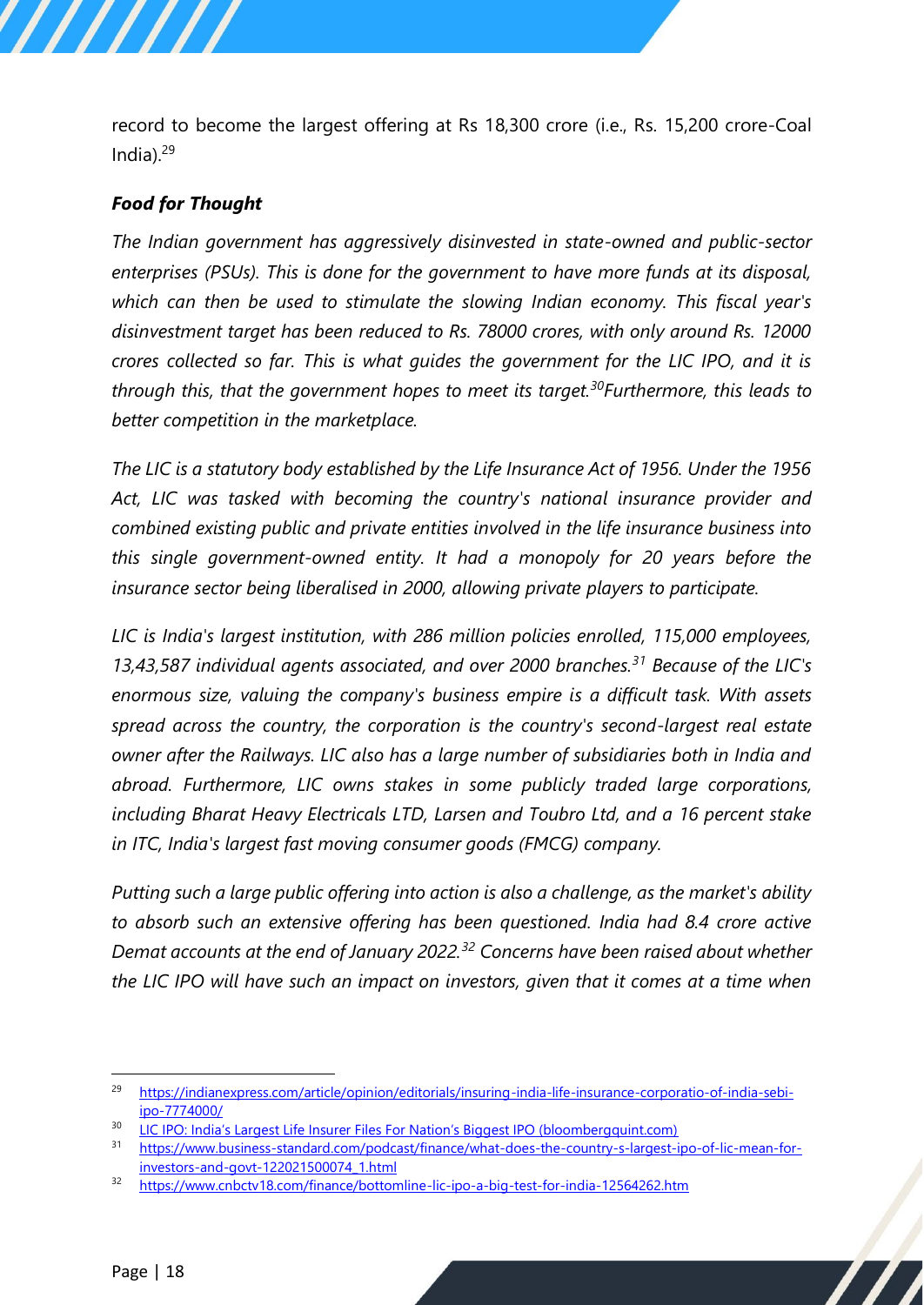*global financial conditions are tightening. Many countries tighten liquidity and increase cash reserves, foreign investors have already pulled billions out this year.*

*The LIC IPO can have severe ramifications for the entire national economy. It has repeatedly shown its enormous potential of satisfying the government's urgent need for funds, making it an easy option. LIC, for years, has been used as a last-resort investor who buys stock in state-owned enterprises to support the markets. It had previously bought shares in state-owned enterprises during disinvestment with low investor participation, such as the ONGC IPO.* 

*In 2018, it was also called in to assist IDBI Bank with bad debts. The government has used LIC to achieve its own economic or policy objectives. In the past, India's government frequently used LIC as a piggy bank or as a lender to the Food Corporation of India, which helps run subsidised grain programmes.*

*The LIC is far too important to be privatised. From 1956 to the present, the company has paid the government Rs 28,000 crore in dividends. Many publicly traded companies have failed as a result of poor management practices. Following the 2008-09 economic downturn, many insurance behemoths worldwide were in difficult situations. For example, the US government effectively bailed out AIG by injecting billions of dollars. In India, however, LIC and other PSUs stood firm and aided in stabilising the country's economy. Another important factor to consider is that making LIC public means it will be subjected to increased public scrutiny and transparency, which should not be overlooked.<sup>33</sup>*

# <span id="page-18-0"></span>**PayU's Acquisition of BillDesk**

PayU is owned by Prosus a global consumer-internet group and one of the largest technology investors in the world. Prosus is the global investment arm of South African multinational company, Naspers. PayU has motioned a deal to acquire Indian payment gateway firm BillDesk for a sum of US\$4.7bn. This transaction is under CCI's regulatory scanner, as this deal has a lot at stake and can create a huge impact on the national economy.

The CCI is studying the deal and has asked for more information to determine any possible adverse effects on the Indian market. The said transaction will mark the

<sup>33</sup> <https://www.newindianexpress.com/opinions/2021/sep/02/why-the-lic-ipo-is-not-a-good-idea-2353009.html>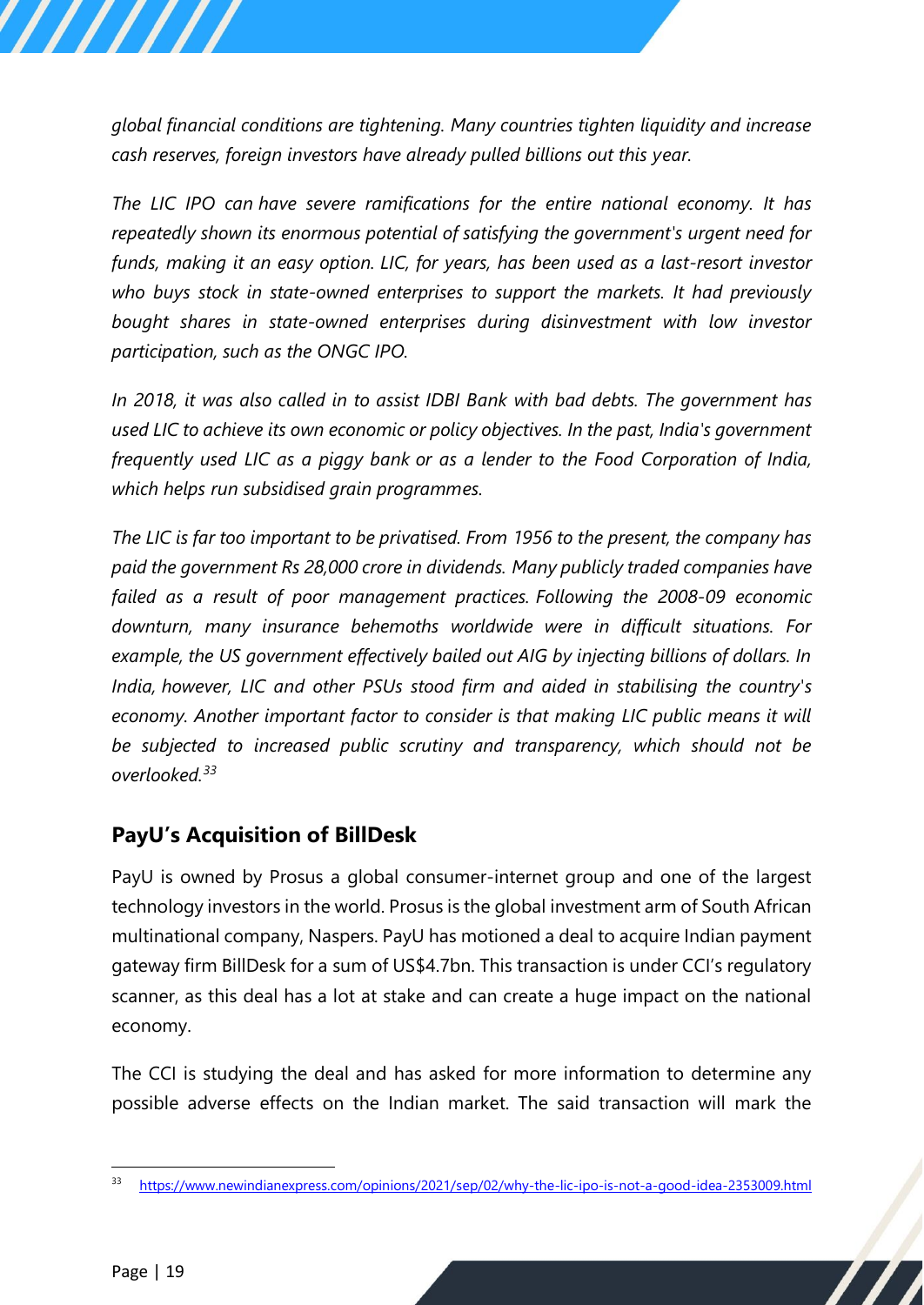second-largest buyout in the country's internet sector only after Walmart acquired Indian e-commerce giant Flipkart in 2018.

The CCI has marked the acquisition application by PayU as "Notice Not Valid", implying a lack of adequate information on the deal covering all aspects. Given that both PayU and BillDesk operate complementary businesses in India's digital payment industry, their merger has the potential to create a massive financial ecosystem under a single entity. Therefore, it is a general understanding that CCI wants to dive deep and understand more about the effect this acquisition can have on the competition in the online payment market.<sup>34</sup>

## *Food for Thought*

*The PayU-BillDesk merger is the most significant consolidation in the fintech industry. If India's competition authority approves the deal, it will be the second-largest buyout in India's internet sector after Walmart's US\$16bn acquisition of Flipkart in 2018. Before approving the deal, the CCI wants to fully understand its implications on competition in the online payment processing market. PayU is one of the largest payment processors. With the acquisition of BillDesk, it will become one of the world's leading online payment providers, with a total payment volume (TPV) of US\$147bn. The agreement will bring Prosus, PayU's parent company's cumulative investment in Indian tech, to more than US\$10bn.<sup>35</sup>*

*This transaction can have significant ramifications on the Indian market due to its size and may lead to market concentration. BillDesk is an Indian success story, founded in 2000. It is one of India's oldest payment gateways, covering more than 60 percent of its online payment transactions for over 20 years. In India, for government's Banking, Financial Services, and Insurance (BFSI) industries, BillDesk has a near-monopoly. It is extremely profitable because there is a constant cash flow in government's dealing, which keeps growing.* 

*PayU is already a popular and well-known payment processor for many online businesses, and acquiring BillDesk will allow PayU to expand rather than compete in the market. As a result, PayU's market share and market access will significantly increase.*

<sup>34</sup> [https://economictimes.indiatimes.com/tech/newsletters/morning-dispatch/cci-seeks-more-info-on-payu](https://economictimes.indiatimes.com/tech/newsletters/morning-dispatch/cci-seeks-more-info-on-payu-billdesk-deal-meitys-draft-data-policy/articleshow/89733190.cms)[billdesk-deal-meitys-draft-data-policy/articleshow/89733190.cms](https://economictimes.indiatimes.com/tech/newsletters/morning-dispatch/cci-seeks-more-info-on-payu-billdesk-deal-meitys-draft-data-policy/articleshow/89733190.cms)

<sup>35</sup> [https://www.businesswire.com/news/home/20210830005633/en/Prosus-Agrees-Acquisition-of-BillDesk-by-](https://www.businesswire.com/news/home/20210830005633/en/Prosus-Agrees-Acquisition-of-BillDesk-by-PayU-for-US4.7bn)[PayU-for-US4.7bn](https://www.businesswire.com/news/home/20210830005633/en/Prosus-Agrees-Acquisition-of-BillDesk-by-PayU-for-US4.7bn)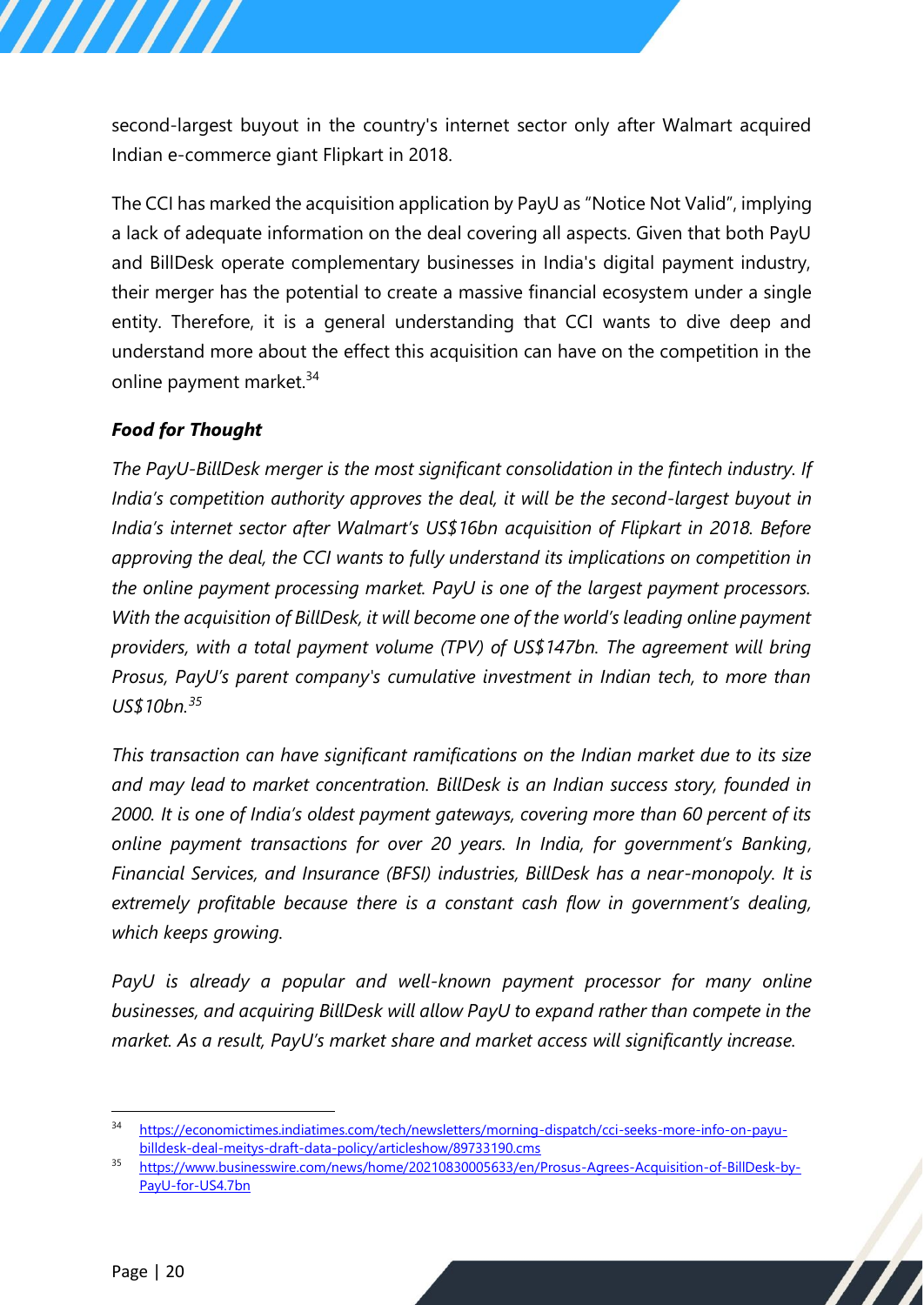*PayU will profit greatly from this acquisition under the digital payments' ecosystem in India. The merger will allow them to pool their resources to build a financial ecosystem capable of handling 4.00 billion transactions per year, which is four times the current level of PayU in India. However, this can help PayU India and BillDesk meet the everincreasing payments needs of India's digital consumers, merchants, and government enterprises, as well as provide cutting-edge technology to even more excluded sections of society, all while adhering to India's regulatory environment and providing robust consumer protection, thereby supporting India's vision of digital inclusion.*

# <span id="page-20-0"></span>**The Deferred Tax Rate Change on Footwear**

The Central Government has expressed its intention to increase the Goods and Services Tax (GST) for the textile, and footwear industries. To correct the existing inverted duty structure, the GST Council recommended making a constant 12 percent rate change for GST on footwear and textiles at its  $45<sup>th</sup>$  meeting in September 2021. Clothing and footwear costing up to Rs.1000 will be subject to the new GST rate of 12 percent instead of the previous rate of 5 percent. This has been met with strong opposition, as experts believe that raising the tax rate will harm ordinary citizens.<sup>36</sup>

## *Food for Thought*

*The government is taking steps to rectify or correct the anomalies of inverted duty structures in the footwear and textile industries and the situation of inverse accumulation of input tax credit. Manufacturing a product necessitates raw materials, which are subject to taxation. Furthermore, tax is also levied on the final product made with these raw materials, resulting in a cascading of taxes. To mitigate the effect of cascading taxes, the government devised a system that allows excess taxes or double taxes to be refunded through the input tax credits policy.* 

*There is an inverted duty structure in the Indian footwear and clothing industry, where the tax on inputs or raw materials is higher than the tax on output or final product. When manufacturers cannot offset the taxes paid on raw materials against the taxes paid on finished goods, the excess tax paid on input is factored into the product's price. This is problematic, because it makes an Indian-made product more expensive than an imported finished product, reducing Indian manufacturers' competitiveness. By raising the GST on manufactured goods in the footwear and clothing industries to a uniform* 

<sup>36</sup> [https://timesofindia.indiatimes.com/business/india-business/scrapping-inverted-duty-on-footwear-to-lower](https://timesofindia.indiatimes.com/business/india-business/scrapping-inverted-duty-on-footwear-to-lower-prices/articleshow/88677764.cms)[prices/articleshow/88677764.cms](https://timesofindia.indiatimes.com/business/india-business/scrapping-inverted-duty-on-footwear-to-lower-prices/articleshow/88677764.cms)